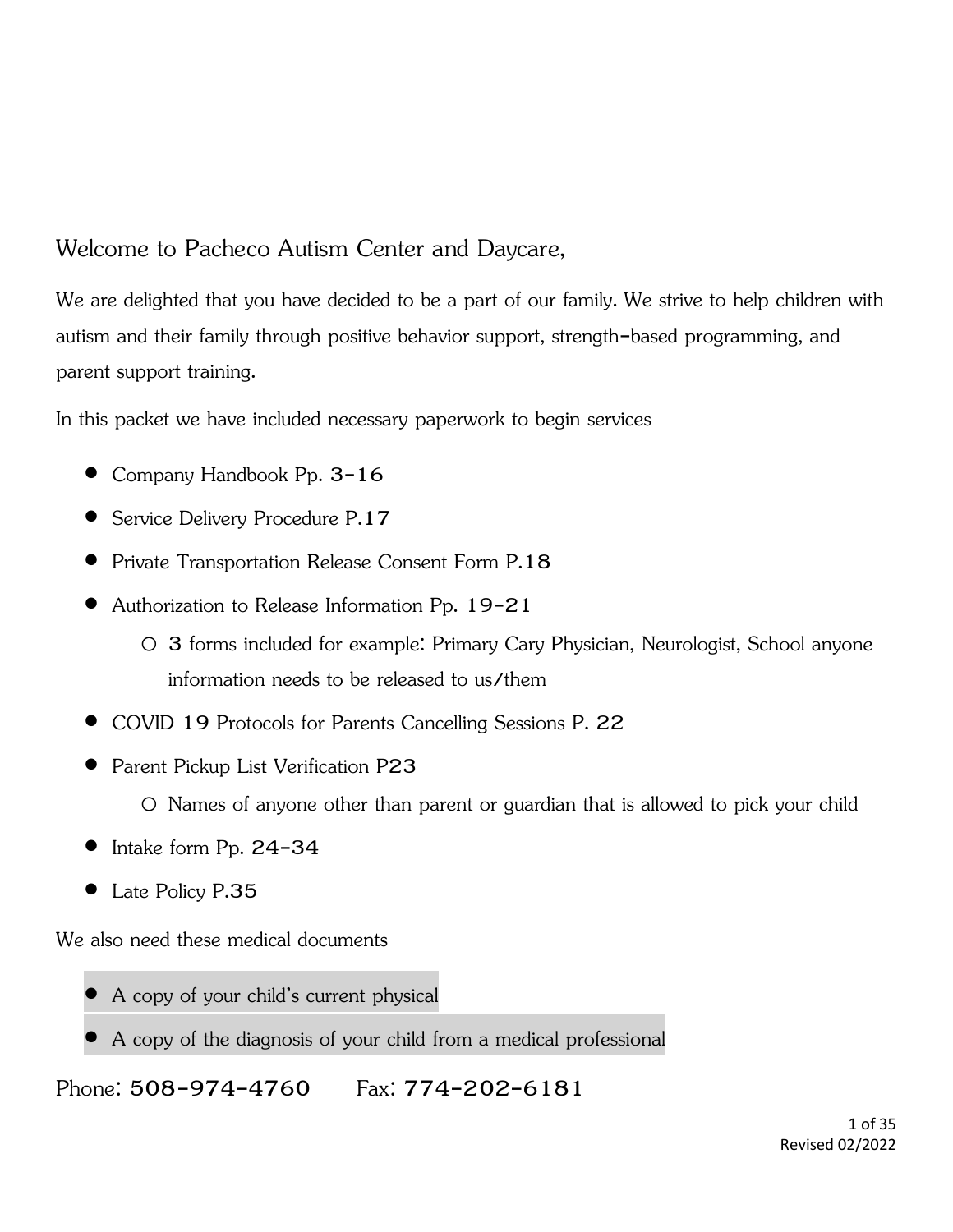# **OUR MISSION**

A company that uses applied behavior analysis (ABA) and evidence-based practice to improve the overall quality of life for children from ages 5-22. We strive to help them and their family through positive behavior support, strength-based programming, and parent support/training.

# **APPLIED BEHAVIOR ANALYSIS SERVICES OFFERED**

- **Functional Behavior Assessments**
- Skills Assessments
- Individualize Behavior **Support Plan**
- Treatment Planning
- Life Skills Training
- Social/Community

#### **Integration**

- **Job Coaching**  $\bullet$
- Parent Coaching
- Behavior Change **Training and Support**
- ABA Concept Teaching
- $\bullet$ **Positive Behavior Support**

"WE TREAT **YOU LIKE FAMILY!"** 



Change is possible! We will be with you every step of the way.

For Daycare or at home **ABA** services please contact our website

### www.PachecoABA.com

**Steven J Pacheco** MS. LABA Owner/Licensed **Behavior Analyst** 

703 State Rd, N Dartmouth MA 02747

# (508) 974-4760

#### Steven@pachecoaba.com

# **COMPANY BACKGROUND**

As an owner and Licensed Behavior Analyst, I have over 15 years' experience working with children with Autism and Special Needs in a variety of settings. I have met many great children and families along the way. It was because a couple of these families and their support I decided to start this company

### **FEE FOR SERVICE TREATMENTS OFFERED**

### **EXPOSURE THERAPY**

- **Anxiety**
- **Phobias**
- **Obsessive Compulsive Disorder**

### **SPORTS**

**Using ABA Concept** teaching and a sports coaching background to promote increased independence in most sport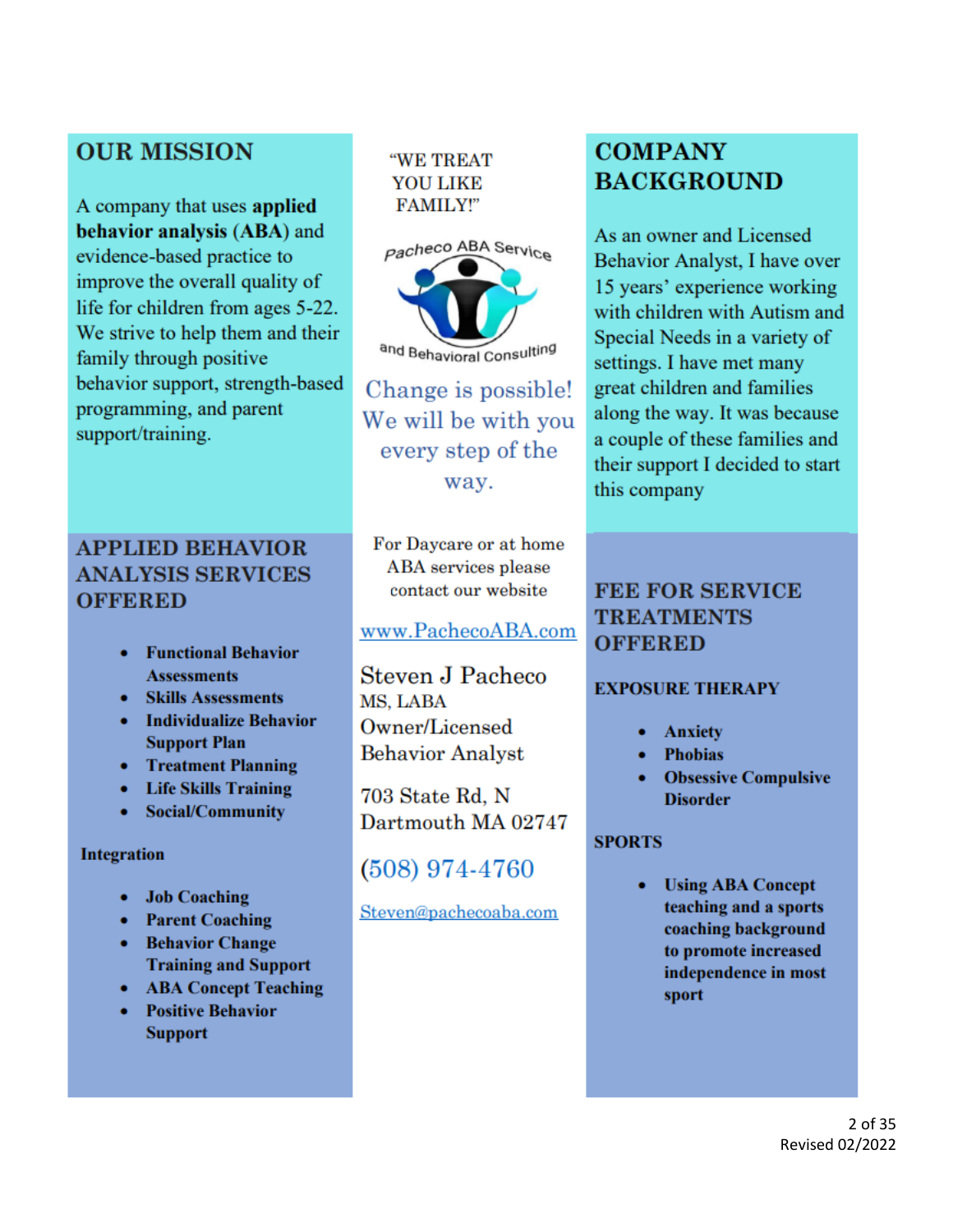

3 of 35 Revised 02/2022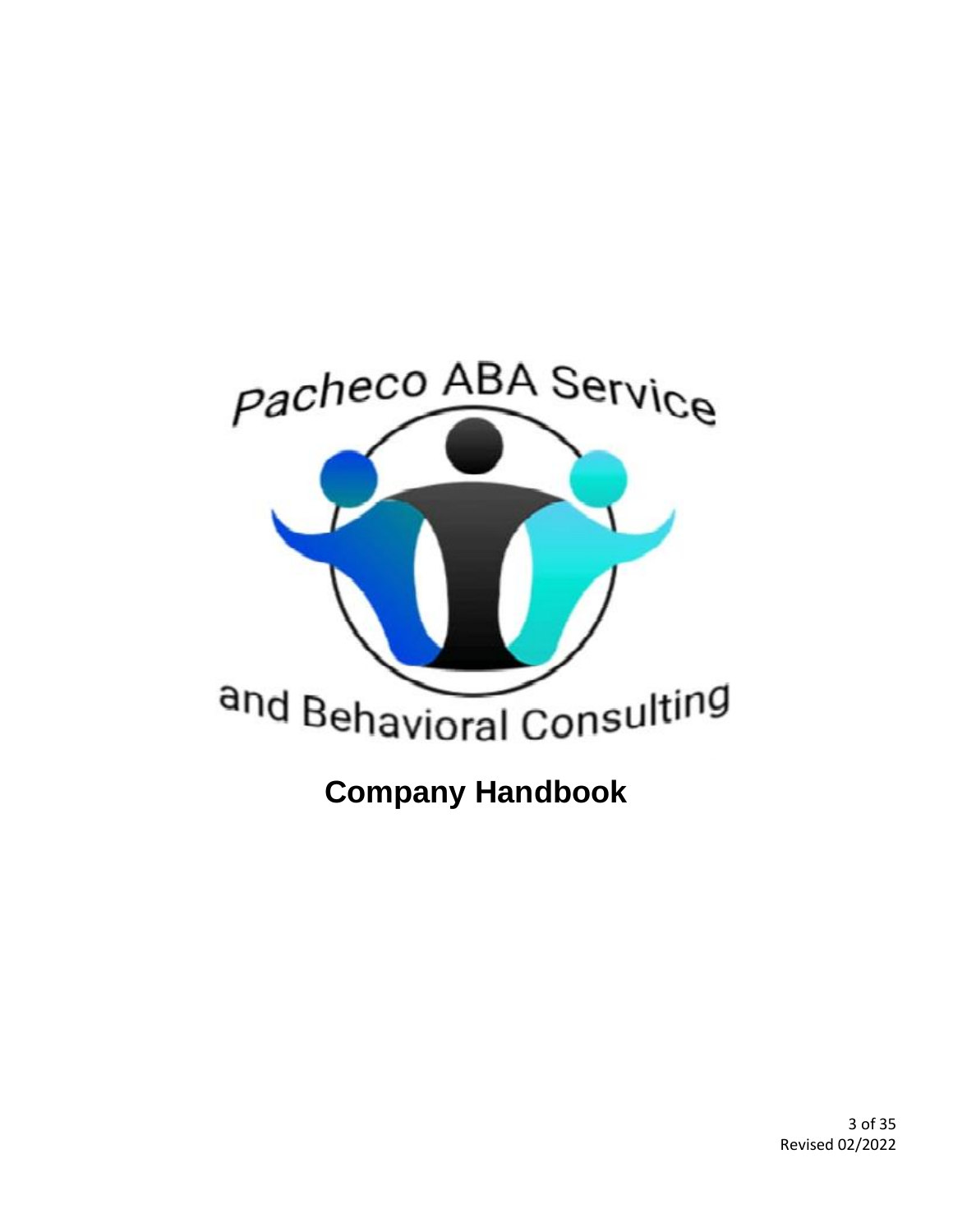# **Contents**

- 1. Children's Records Checklist
- 2. Company Policies and Procedures
- 3. Parent Expectations
- 4. Company Rights and Responsibilities
- 5. Parent Rights and Responsibilities
- 6. Consent Forms
- 7. Parent Sign Off
- 8. Service Delivery Promise

4 of 35 Revised 02/2022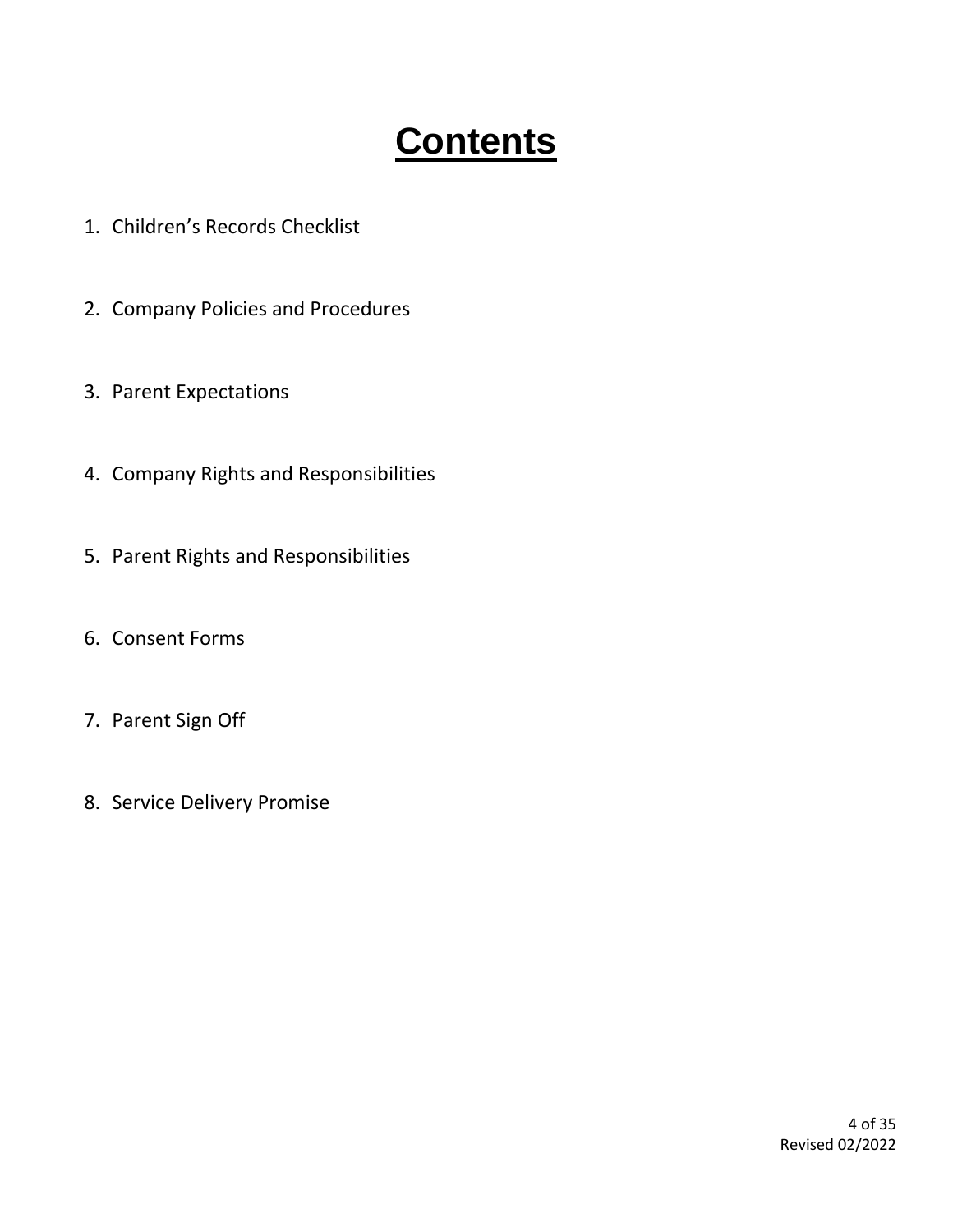#### **Children's Records Checklist**

#### **1. Treatment Plan**

**i.** A written document outlining Pacheco Autism Center and Daycare's plan for care for the client receiving applied behavior analysis (ABA) services.

#### **2. Behavior Plan/Assessments**

- **i.** A list of behavior deficits that impede the client's safe, healthy independent functioning in all domains (socialization, communication, adaptive). Deficits are measured and identified. Assessment notes are made regarding the client's performance and specified treatment interventions for identified targets in each domain.
- **ii.** Goals and objectives are identified for short-term and long-term goals of ABA, and with each assessment a clear note if met, not met, or modifications of explanation is written.

#### **3. Medical/Evaluation**

**i.** A medical evaluation and/or consultation supplied by a specialized provider identifying a diagnosis, medications, past medical history, background information, environmental influences, developmental history, and recommendations.

#### **4. Current Physical**

**i.** A yearly physical that is provided by the client's Primary Care Physician (PCP)

#### **5. Release of Information**

**i.** Yearly authorization signed by the Parent or Legal Guardian of the client allowing programs and services provided by Pacheco ABA Services and Behavior Consulting LLC to be released to listed Organizations/Individuals.

#### **6. Intake/Skills**

**i.** Any notes taken by the BCBA during the first observation of skills with the client.

#### **7. Data Collection**

**i.** Reassessments of behavior deficits and goals that are described by Behavior Therapists (BT) and/or Board-Certified Behavior Analyst (BCBA) which can include graphs to measure all treatment data.

#### **8. Notes**

i. Session notes provided by the BT and/ or BCBA of a meeting with the client any modifications that are suggested and discussed with the Parent or Legal Guardian.

#### **9. Handbook**

**i.** Pacheco ABA Services and Behavior Consulting LLC's handbook that is signed by the Parent or Legal Guardian of the client.

#### **10. Other**

**i.** Any paperwork that is thought necessary to be included in the client's file.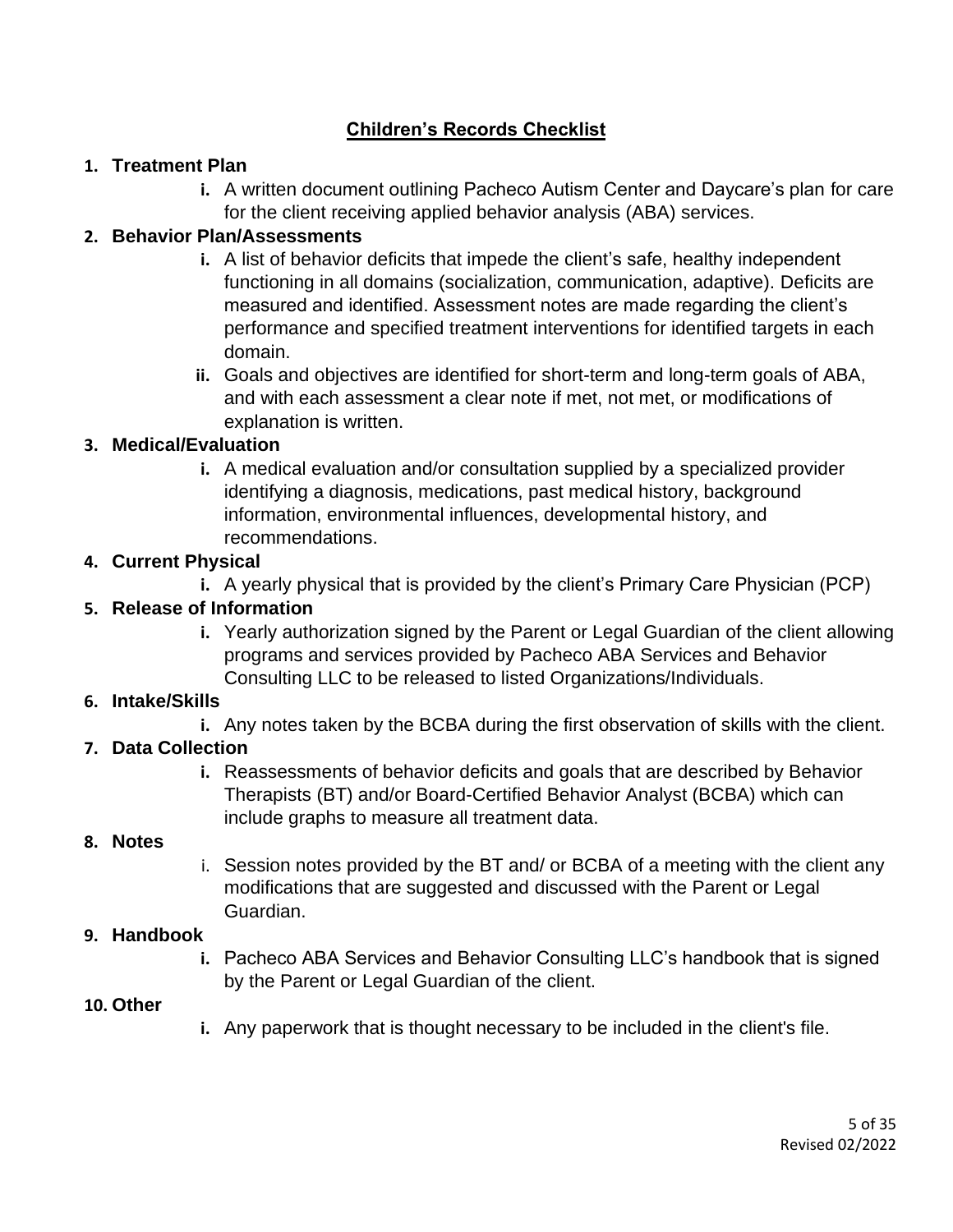#### **Pacheco ABA Parent Handbook**

#### **Disclosure Form:**

Before we begin, we would like to provide you with some information about our office procedures and other aspects of ABA. Please take the time to read and sign the final page. If you have any questions, please let us know.

#### **Qualifications:**

Our ABA Technicians have been trained to work with individuals in the Autism Spectrum. They also get continuous training geared towards your child's program and needs. Our BCBAs are trained, experienced, and hold current BCBA certification. Our BCBAs are trained, experienced, and licensed as Board Certified Associate Behavior Analysist and are overseen by our team of Board-Certified Behavior Analysts. We provide direct service to children in homes and develop programs for children to be successful in community settings.

#### **Orientation of Treatment:**

Applied Behavior Analysis is the recommended intervention for Autism Spectrum Disorders. (ASD) "Applied behavior analysis is the science in which procedures derived from the principles of behavior are systematically applied to improve socially significant behavior to a meaningful degree and to demonstrate experimentally that the procedures employed were responsible for the improvement in behavior" (Cooper, Heron, and Heard, 1987, pg. 15).

#### **Office Policy:**

Schedules are developed with the BCBA and the family to make a schedule that is consistent and works for the team. Any change or cancellation of a session must be made with a minimum of 24 hours' notice.

#### **Insurance:**

Some insurance plans cover ABA and we currently work with some but not all plans. If we are contracted with your insurance plan, we will bill you for your copays monthly. In the event insurance does not cover ABA services you will be responsible for the cost of services. We will be happy to help explain the insurance procedure with you and help you to verify your coverage. If you have not already done so, it is encouraged that you contact your insurance company to verify your ABA benefit

#### **Answering System**

PACHECO ABA, LLC's office hours are Monday through Friday 8:00 AM to 5pm. You can leave a message on our secure voicemail at 508-974-4760

During business hours messages are checked regularly and calls will be returned during office hours as time allows. Calls received after hours or over the weekend will be returned within one business day.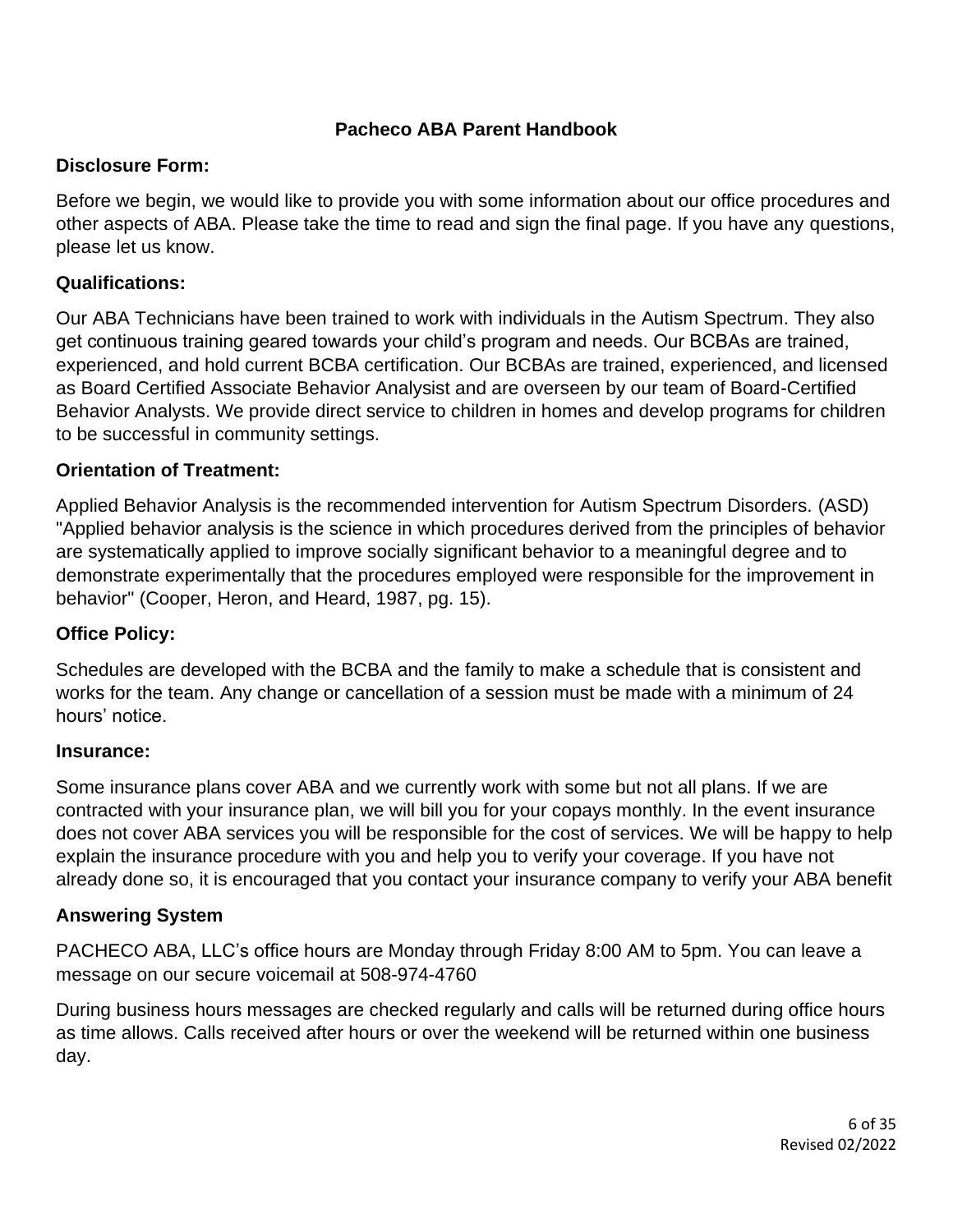Each supervising clinician has a telephone and will provide you with the telephone number. They will let you know the hours they accept telephone calls and the timeline for returning calls.

#### **Crisis Calls**

The office is not available on a 24-hour basis to return urgent calls. If your family is in crisis, please let your BCBA know, and they will help develop a crisis plan for you to follow. In case of medical emergency call 911.

### **Texting**

Texting is not a preferred method of communication for PACHECO ABA clinicians. Changes to schedules and other communication should be made via email or telephone. Texting can be used in the event of an emergency such as running late but should not be used as a regular means of communication.

### **Confidentiality**

ABA services are treated confidentially, however there are times it is important to speak with others. To provide the highest level of services your BCBA may need to consult with other BCBAs in our group or seek outside consultation. In the event of an outside consultation, identifying information will be withheld for client privacy.

If your family would like to have your BCBA speak with another member of the team (Speech Pathologist, OT etc.) we will have you sign are lease of information form.

#### **Insurance confidentiality**

If you choose to use your insurance for payment purposes, some of your medical information will be disclosed. To bill for medical services PACHECO ABA needs to send your insurance company a diagnosis of what is being treated and the dates of the sessions. In the case of managed care ongoing treatment reports which include current status, treatment plans and diagnosis are submitted to the insurance company. Your insurance Company has the right to audit your full record if they wish to do so. If you have any questions about this, please contact the PACHECO ABA office.

#### **Cancellation Policies**

All cancellations must be received at least 24 hours prior to the start of your session. Any sessions cancelled with less than 24 hours' notice will be billed if criteria is not met for cancellation. Cancelling more than 25% of sessions in a 90-day period may lead to discharge from services.

#### **When you cancel:**

#### **If you need to cancel a Home Session**

• Contact your therapist directly.

• If you do not have this information, contact the office at 508-974-4760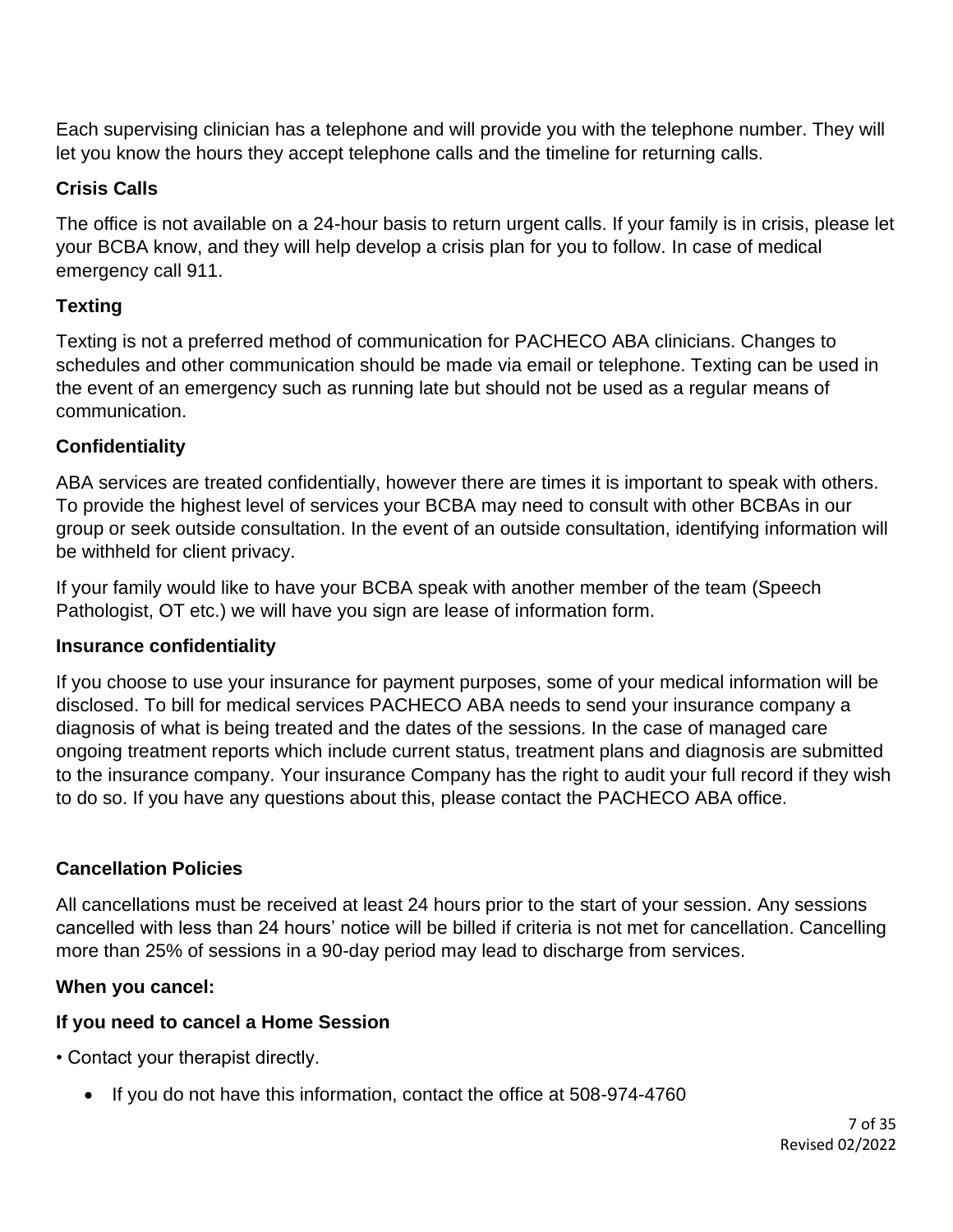#### **Criteria to cancel home sessions:**

- Illness, includes (but is not limited to) the following occurring within 12 hours of a session:
- \*Vomiting, fever over 100, falling asleep during session, head lice, communicable disease
- If your child has had these symptoms within the past 12 hours, cancel your session.

• If your child has been diagnosed with a communicable illness or head lice, parents must inform PACHECO ABA immediately and sessions will not resume until a letter of clear health has been provided by a health care provider.

#### **When your therapist cancels session:**

Occasionally your therapist will need to cancel a session. An attempt will be made to have the session covered by the case supervisor or another staff member, but this may not always be possible. It is expected that:

- Your therapist will give you 24-hour notice of absence.
- Your therapist follows the same criteria for sickness as you do for your child.
- Your therapist will schedule make-up hours with you

#### **Inclement Weather Policy**

All **home** services are canceled for children who live in districts that are closed due to snow or inclement weather.

#### **Services**

If Schools are closed due to an emergency including snow or other weather-related emergencies, home services will be cancelled as well.

Families should do their best to maintain a structure and safe environment and follow behavior plans as outlined in their child's behavior plan.

Should there be an additional crisis that the family is unable to manage safely they should contact their local emergency officials for support and direction.

PACHECO ABA employees will follow up with each family following any emergency to ensure services are resumed and modify plans as needed to account for any changes in behavior or circumstance.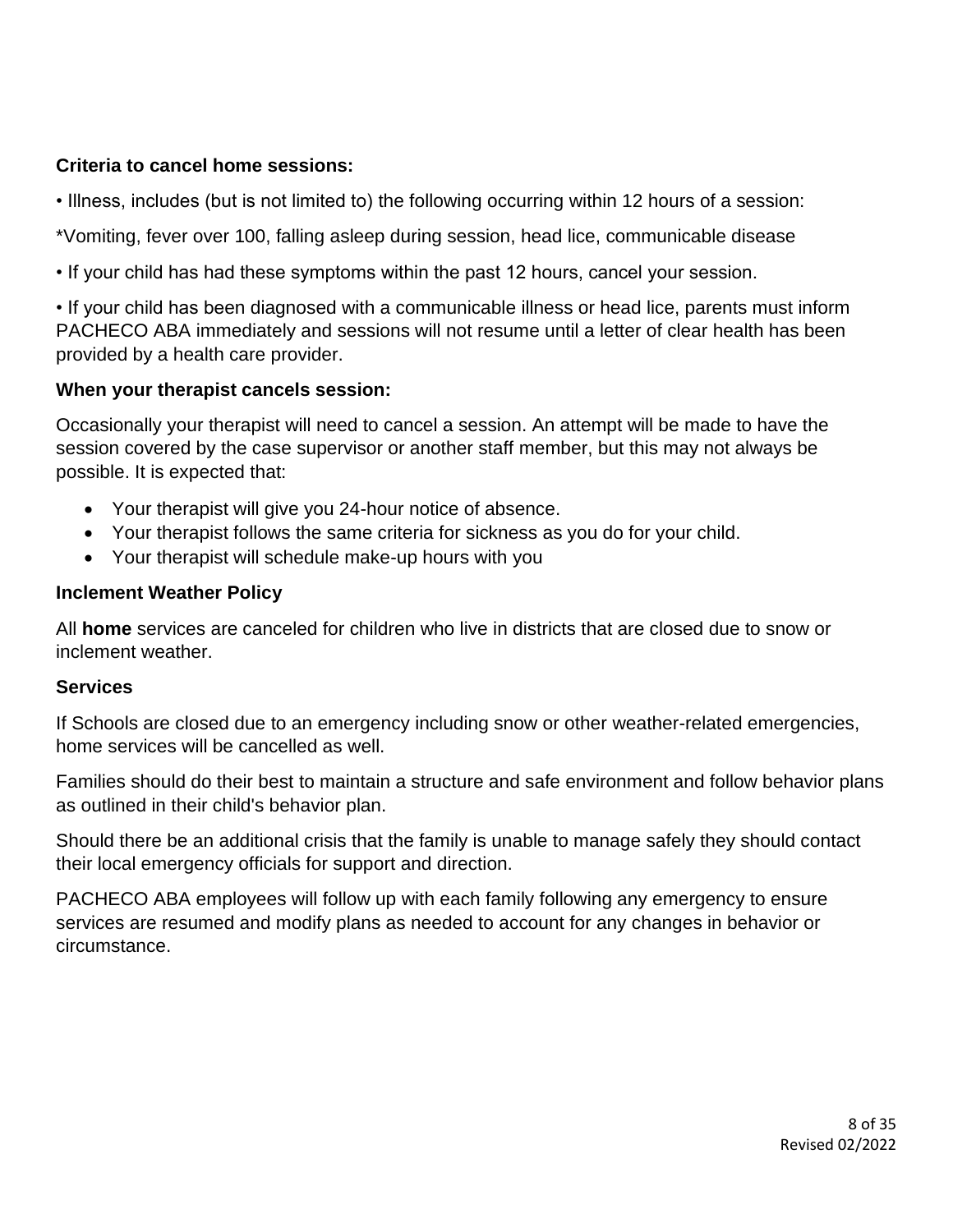### **PACHECO ABA, LLC Holidays**

The following holidays will be observed by employees who are part of PACHECO ABA for the calendar year.

#### **2022**

- President's Day Monday February 21st Memorial Day - Monday May 30th Juneteenth - Friday June 17th Independence Day - Monday July 4th Labor Day - Monday September 5th Indigenous Peoples' Day - Monday October 10th Veteran's Day - Friday November 11th Thanksgiving Day - Thursday November 24th Black Friday - Friday November 25th Christmas Day - Observed Monday December 26th **2023** New Year's Day - Observed Friday December 31st President's Day - Monday February 20<sup>th</sup> Memorial Day - Monday May 29th Juneteenth - Monday June 19<sup>th</sup> Independence Day – Tuesday July 4th Labor Day - Monday September 4<sup>th</sup> Indigenous Peoples' Day - Monday October 9th Veterans Day - Friday November 10th
- Thanksgiving Day Thursday November 23rd
- Day After Thanksgiving Friday November 24<sup>th</sup>
- Christmas Day Monday December 25th

All departments will be closed on listed holidays and services will not be provided unless prior arrangements have been made and are authorized by PACHECO ABA, LLC.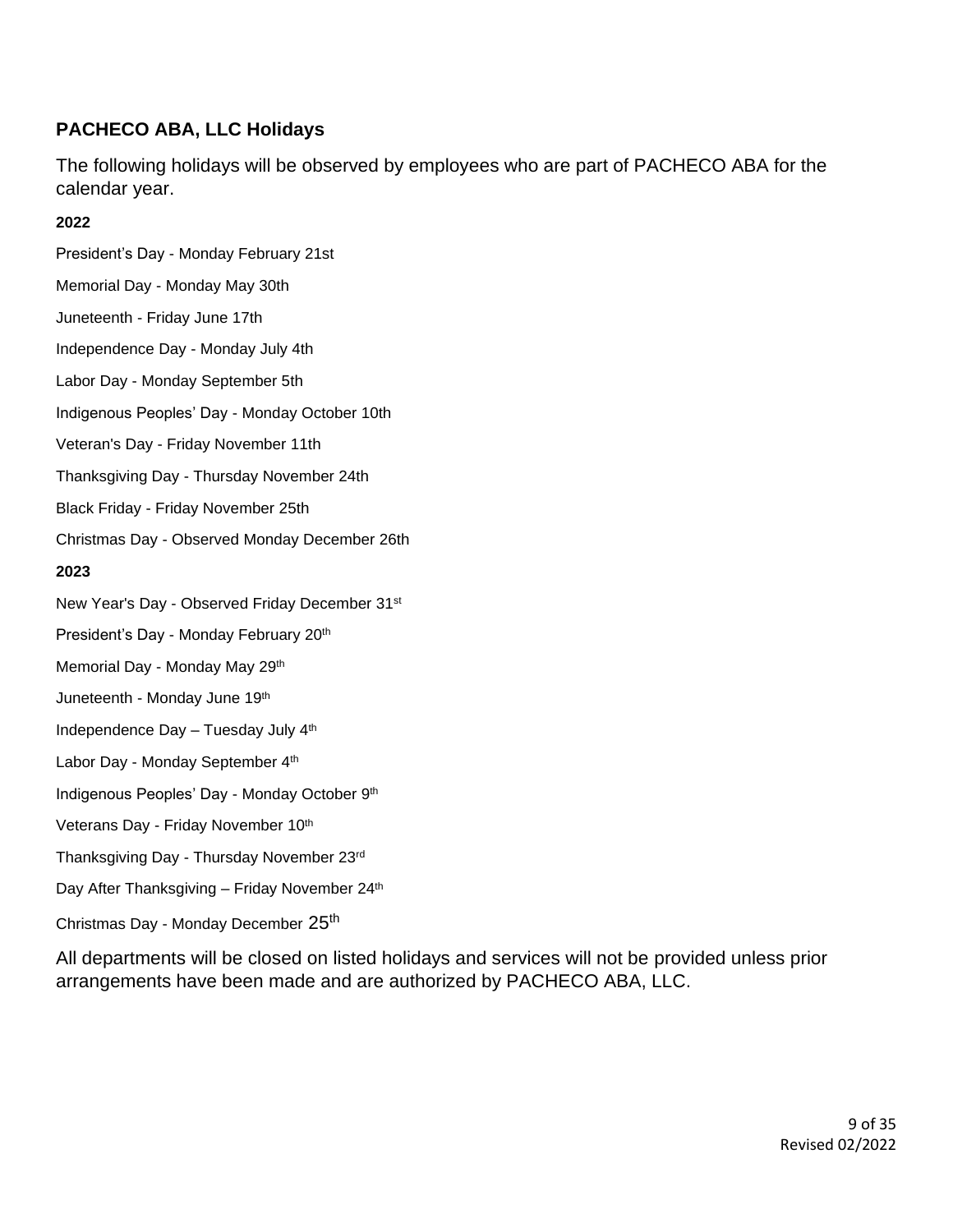#### **PACHECO ABA Parent expectations**

PACHECO ABA's goal is to provide your family with the best services possible and as a result your therapist may decide to split time between working directly with your child and working with you, the parent. Time spent working with parents will focus on basic techniques that parents can use with their child to help reduce unwanted behaviors and increase wanted behaviors. This is referred to as Parent training.

PACHECO ABA asks that parents comply with the following regulations with respect to your child's sessions:

#### • Be present for the entirety of session

\*\*\* The therapist is not to be left alone with the child in the home o If you are unable to be present during session, it is the parent's responsibility to arrange for another responsible adult (over the age of 18) to be present in the home during therapy

- Observe the techniques the therapist uses with your child
- This will help you learn necessary skills to help your children learn and grow
- Be responsive to feedback given to you
- We are here to help parents control unwanted behaviors, to teach and support
- wanted behaviors, and to help the child learn new and valuable skills. o Feedback may include
- Consequences for behaviors
- Observations about how your behavior affects your child's behavior
- Methods for teaching new skills
- Teachings about the principles underlying behavior analysis
- Create an environment where work can be accomplished
- Depending on specific goals for your child this may include:
- Worktable and chair
- Potential reinforces
- Distraction free environment
- Provision of peers and siblings, if necessary, this may also include behaviors on your part that support transition to therapy
- such as:
	- o Not responding to the behaviors of the child
	- o Leaving work area if applicable
- In some cases, the focus is entirely on parent training:
	- o You should make yourself available for training
	- o Limit responsibilities outside of working with your therapist
	- o You should be ready to participate
	- o Try to imitate the actions of your therapist
	- o Accept professionally delivered feedback from your therapist
	- $\circ$  Ask for help when it's needed.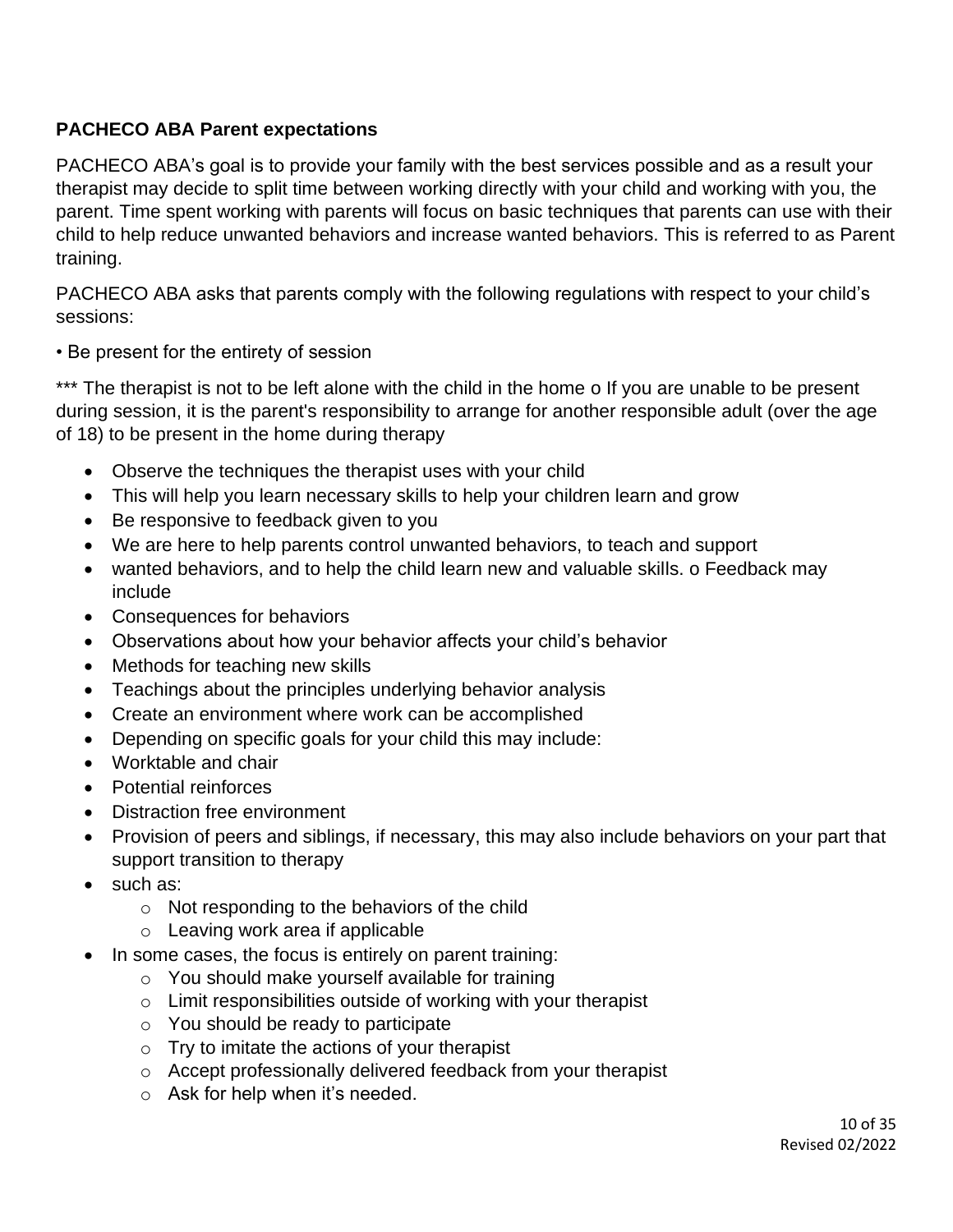Parents are expected to be active participants in the sessions. The level that is required for parent participation may vary throughout the day, so parents should be responsive to the needs of their therapist. The therapist will remember to be mindful of the fact that parents may have other children and responsibilities.

Please remember to communicate with the therapist. If parents are having a challenging time with a procedure or do not understand instructions, please ask for clarification. The therapist is there to help both parent and child and communication is necessary for success.

#### **Rights and Responsibilities**

PACHECO ABA, LLC is dedicated to helping children and adolescents with autism spectrum disorders- (ASD) and other developmental disabilities achieve their potential in family, community, and school life. We care about the welfare of all who receive services from us.

Although these rights are written for the patient, in most cases they also apply to the patient's parents or legal guardians. The company staff, patients, families, and visitors always act in a reasonable and responsible way.

If you have a concern about any of these rights or responsibilities, you may discuss it with the staff involved, their supervisor or company Administration. If you are still concerned, you may also speak with the office at 508-974-4760.

### **A Child's Rights**

While you are working with PACHECO ABA, LLC, you have the right:

- To always be politely treated by a staff member who knows you.
- To keep your health information private from strangers.
- To have safe care that is not needlessly hurtful.
- To have your care told to you in a way you understand.
- To understand your options to make the best choices for your care.

### **A Parent's Rights**

As a parent of a child at PACHECO ABA, LLC, you have the right:

- To receive a complete copy of your child's information, including diagnosis (identified medical condition), treatments and prognosis (predicted chance of recovery).
- To stop, ignore or refuse treatment for your child to the extent it is allowed by law. If you do this, PACHECO ABA, LLC may stop treating your child.
- To expect that the PACHECO ABA staff talk with you regularly to understand your family's needs, recognize developmental goals and to understand when treatment is right for your child's age.
- To be involved in your child's care and use the PACHECO ABA resources to understand your child's condition.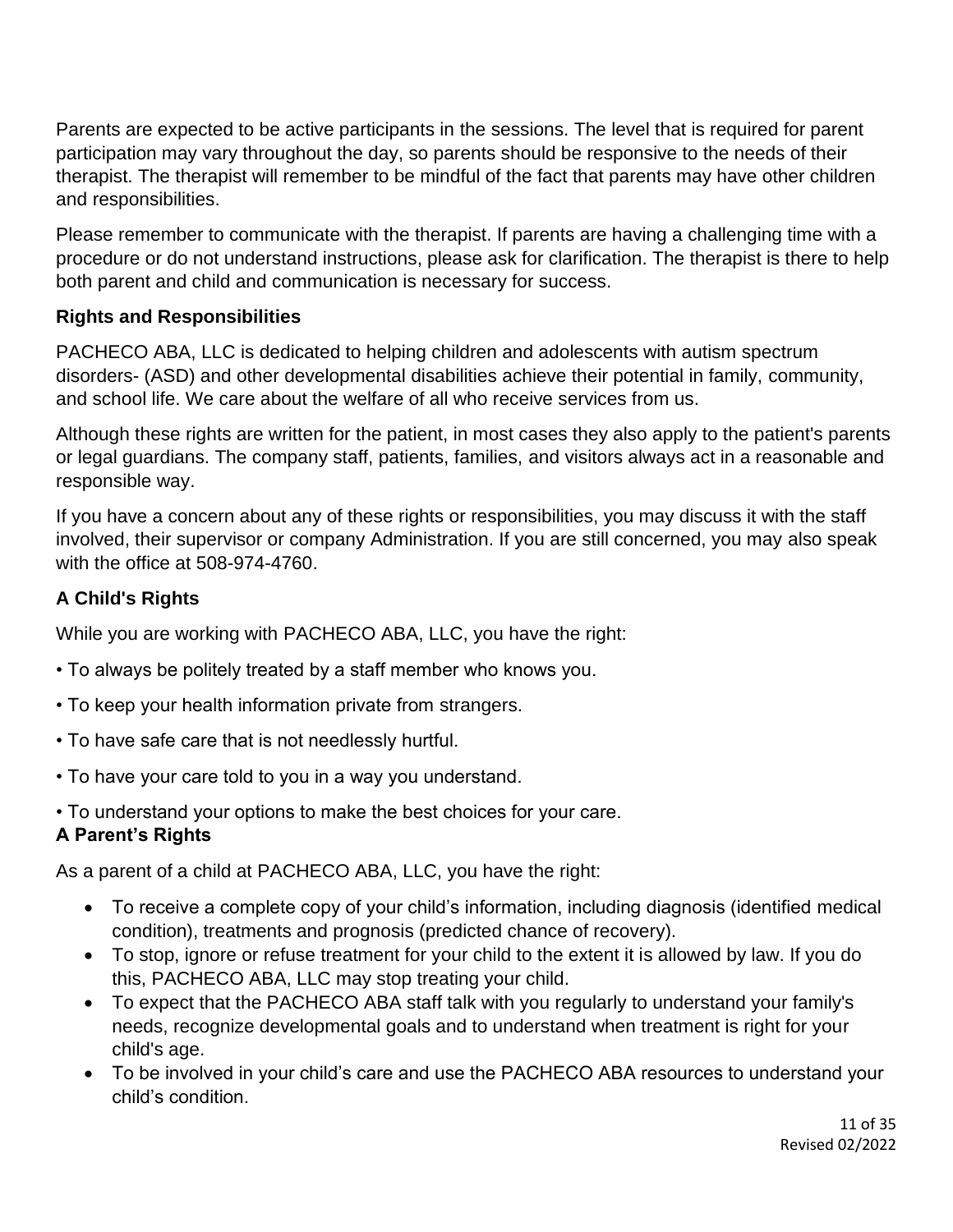#### **Responsibilities**

- To give the staff your child's complete, correct medical history and to update this
- information with any changes.
- To follow the treatment plans developed by the ABA staff.
- To be responsible for your actions and any effect it may have on your child, if you refuse
- treatment or do not follow the staff's directions.
- To pay for services as soon as possible.
- To be respectful of other children, families, and ABA staff, including noise, the amount of
- visitors, and others' personal property.

#### **We Are Mandated Reporters**

All educators, medical practitioners, counselors, day care workers, police and all professionals who work with children are mandated reporters, which includes all staff at PACHECO ABA, LLC. Massachusetts General Law (Chapter 119, Section 51A) requires that all suspicions of child abuse or neglect of children under age 18 must be reported to the Department of Social Services. An oral report must be made within 24 hours of suspicion, and a signed, written report must be made within 48 hours (about 2 days). Failure on the part of any mandated individual to report a suspected case of abuse or neglect can result in a criminal fine.

#### **When We Have to Call**

As mandated reporters, we must call when we have reasonable cause to believe that child is suffering serious physical or emotional injury resulting from abuse, including sexual abuse, or neglect, including malnutrition.

Abuse means the non-accidental commission of any act against a child which causes or creates a substantial risk of physical injury or emotional injury; serious physical injury to a child or the commission of any offense against child as defined by the criminal laws of the Commonwealth, or any sexual contact between child and caretaker. **Neglect** includes the failure by a caretaker either deliberately, through negligence or inability, to take actions necessary to provide child with minimally adequate food, clothing, shelter, medical car, supervision, emotional stability and growth, or other essential care.

After a report is filed, the Child Protective Service (CPS) unit of the local department of social services is required to begin an investigation within 24 hours. This investigation will include an evaluation of the safety of the child named in the report and any other children in the home, and determination of the risk to the children if they continue to remain in the home.

#### **Sexual Harassment**

Sexual Harassment is conduct of sexual nature that makes the environment intimidating, hostile, offensive or otherwise adverse upon its exhibition.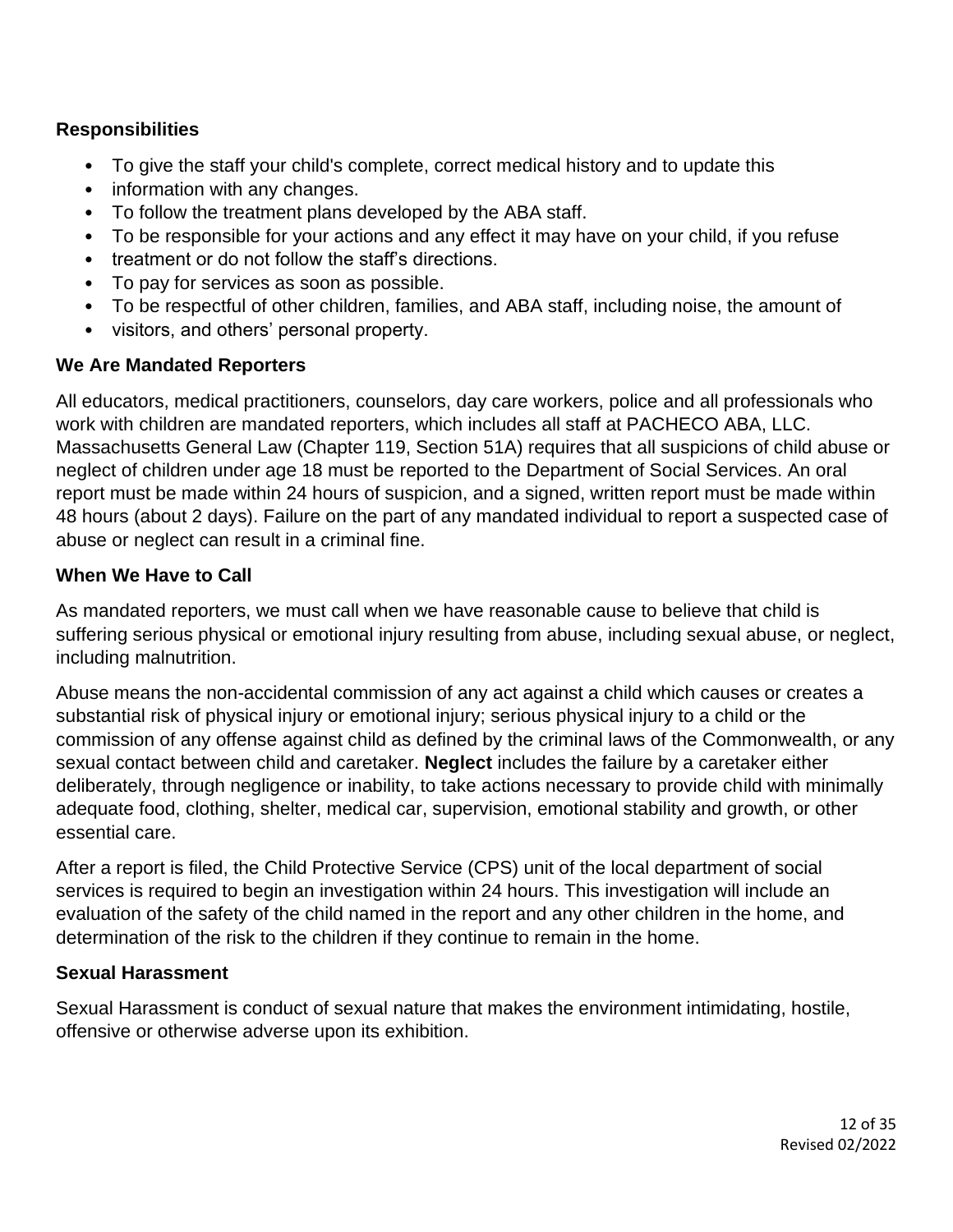These conducts include, but are not limited to

- making unwanted requests or advances of sexual favors
- Verbal or physical conduct of sexual nature
- Jokes or comments that include sexual overtures

PACHECO ABA, LLC will not tolerate sexual harassment to its employees. Any employee who believes that he or she has been sexually harassed is advised to immediately report to his or her supervisor. As a result, the employee may be removed from the case and appropriate legal actions will be taken on the part of PACHECO ABA, LLC

PACHECO ABA, LLC will not tolerate sexual harassment directed at parents, caregivers, or clients. Parents, caregivers, clients, or other individuals involved with PACHECO ABA, LLC services who believe that he or she has been sexually harassed by a PACHECO ABA, LLC employee is also advised to report to the supervisor who oversees the employee. If it is the supervisor who is engaging in sexual harassment, please call HR at 508-974-4760. Appropriate course of action will follow the notification of the incident to the Administrator at 508-974-4760.

#### **Verbal Abuse**

Verbal abuse is any statement of disapproval which is undeserved, and which tends to cause lasting scars. Verbal abuse can be based on various natures such as one's personality, skills, appearance, race, sexual orientation, and so on. Its definition also suggests individual differences in the interpretation of statement as verbal abuse or not. These statements include, but are not limited to,

- You have no idea what you are doing.
- You are too sensitive.
- Any use of cursing or swear language toward an individual, ect…

PACHECO ABA, LLC will not tolerate verbal abuse to its employees on any basis. Any employee who believes that he or she has been verbally offended is advised to report immediately to his or her supervisor. As a result, the employee may be removed from the case and appropriate actions will be taken by PACHECO ABA, LLC.

PACHECO ABA, LLC will not tolerate verbal abuse directed towards parents, caregivers, or clients. Parents, caregivers, clients, or other individuals involved with PACHECO ABA, LLC's services who believe that he or she has been verbally offended by PACHECO ABA, LLC's employee is also advised to report to the supervisor who oversees the employee. In the event that it is the supervisor who is engaging in verbal abuse, please contact HR immediately at: 508-974-4760. Appropriate course of action will follow the notification of the incident to the Administrator.

### **Taking Vacation**

When arranging to take vacation please be mindful that PACHECO ABA, LLC is working hard to provide consistent treatment for you and your family. When services are interrupted for an extended period, you may notice a decline in skills or a rough transition back to therapy sessions. We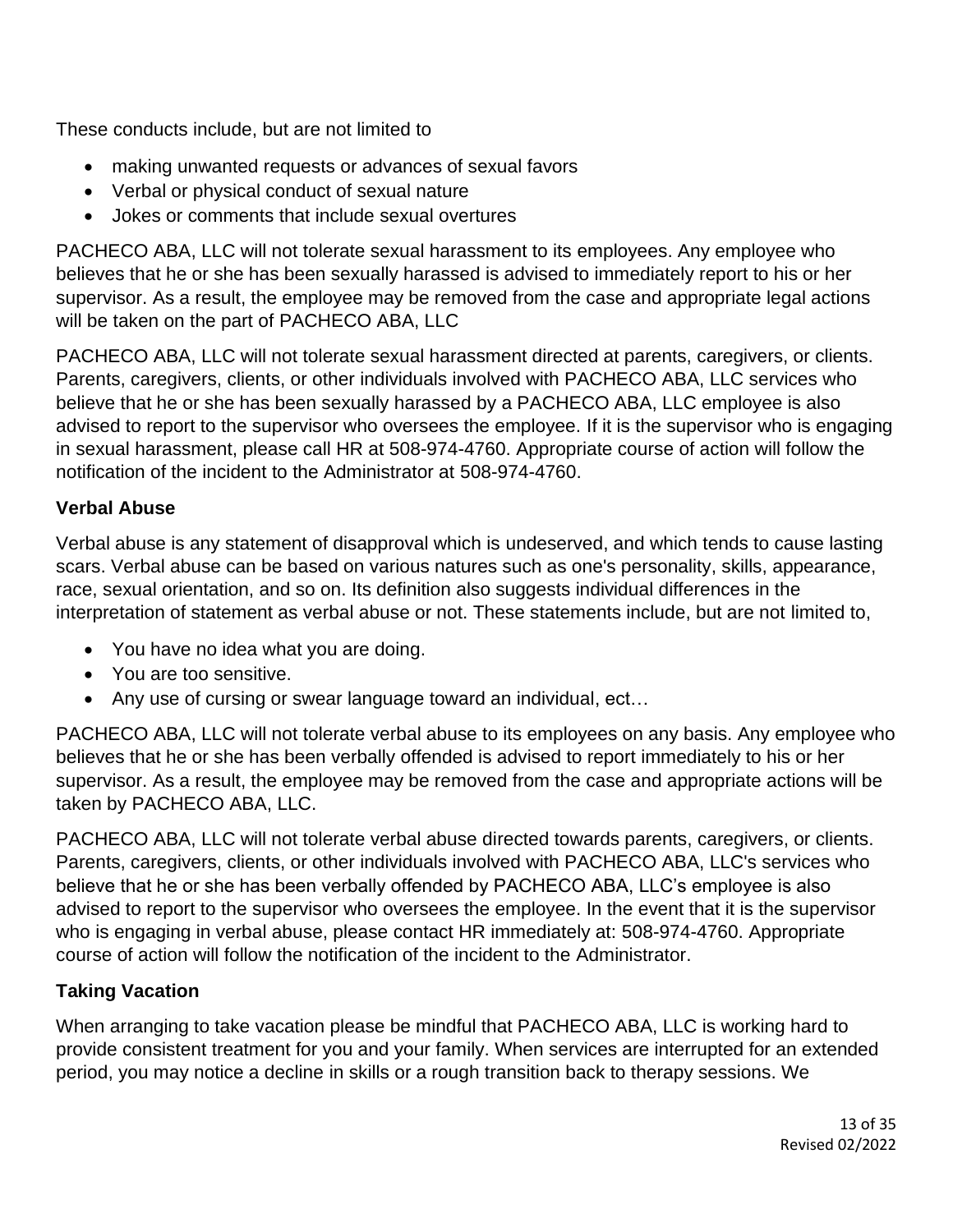understand the need to take vacation, but please do so sparingly. Always give your therapist a minimum of 1 months' notice if possible if you are planning a vacation.

#### **Parent Role as Data Collector and Trainee**

As a parent, you are expected to actively participate in the therapy of your child. Two roles you are expected to fulfil are as a data collector and a trainee in the concepts of applied behavior analysis.

**Data Collector**: You will not be expected to take data without clear instructions from your therapist or case supervisor. However, if your therapist provides you with written and/or verbal instructions about data collection, you are expected to comply with his/her requests. The purpose of data collection is to assess the problem or desired behavior when the therapist is not available to observe the behavior directly. Some instances in which you may be asked to collect data on your child's behavior are:

- behaviors that occur during the evening or morning
- behaviors that occur infrequently
- severe behaviors that are of danger to self and others

If you have questions regarding data collection, please ask your therapist or case supervisor.

**Trainee**: In every case PACHECO ABA, LLC strives to teach you as parents and caregivers the appropriate techniques to change and control the behavior of your child or children. By training you as parents and caregivers to apply the techniques of applied behavior analysis when we are not present in the house, your child will better learn to function in the community and at home

setting regardless of who is present. While our therapists may be able to bring about dramatic changes in your child's behavior during sessions, it is unlikely that these behaviors will continue upon their departure if you are not properly implementing the techniques of applied behavior analysis.

- Your role as a trainee is as follows:
- Be present for the entirety of sessions
- Observe the therapist working with your child
- Ask questions
- Take feedback from your therapist
- Try to implement techniques of applied behavior analysis while your therapist is there to provide corrective and supportive feedback
- Practice while your therapist is not at the house
- Write down questions you have between sessions

#### **Client Responsibilities**

Active participation is essential. Please see the attached Rights and Responsibilities.

#### **Termination of Services**

You are free to discontinue ABA services at any time for any reason. We ask that you discuss your intent to terminate services in advance allowing us time to help review progress, create discharge plan and transition you to a new provider if desired.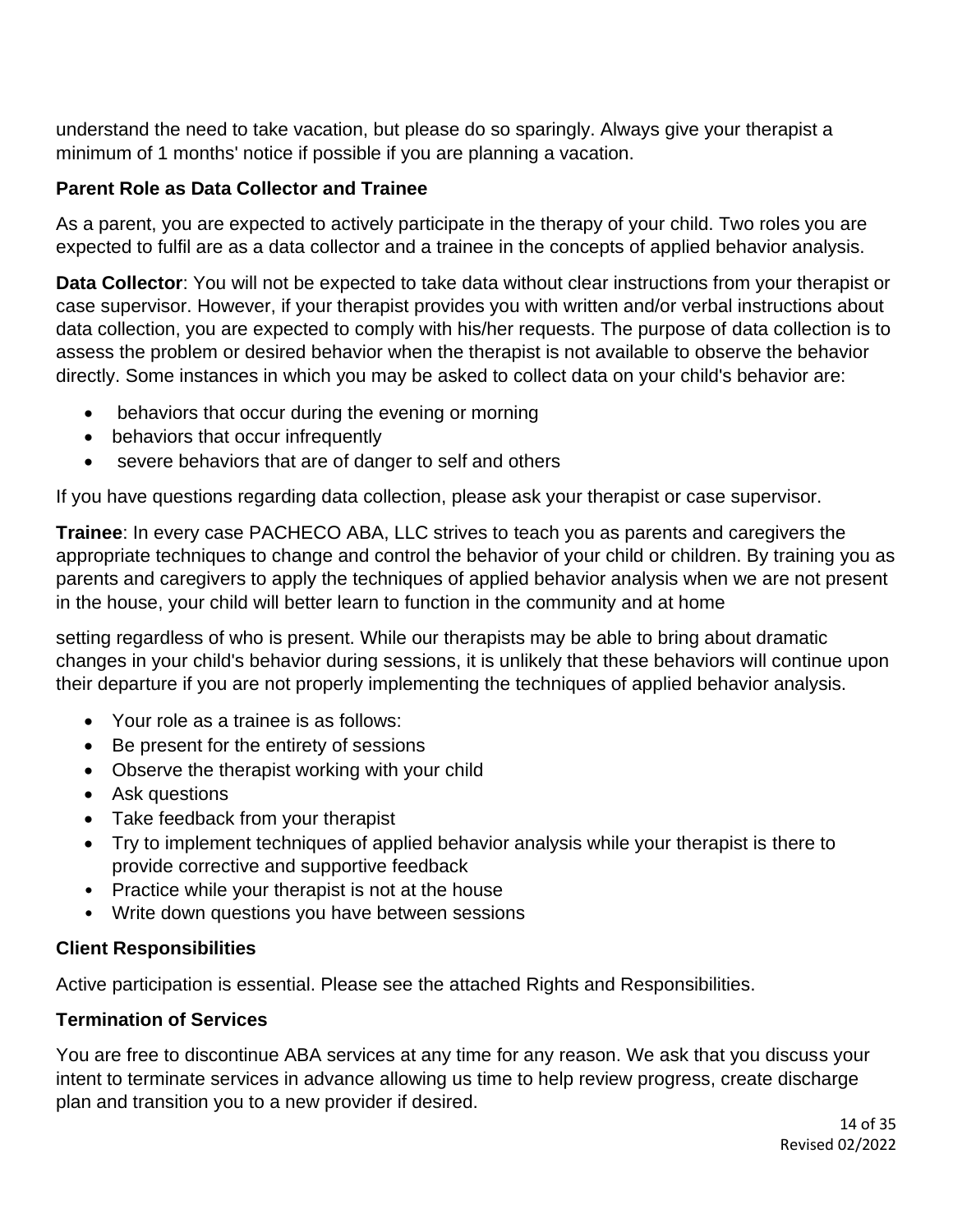#### **PACHECO ABA, LLC INFORMED CONSENT FOR ASSESSMENT AND TREATMENT**

Child's Name: **Example 20** Date of Birth:

I understand that as a client OF PACHECO ABA, LLC my child is eligible to receive a range of services at PACHECO ABA, LLC and extent of services my child will receive will be determined following an initial assessment and thorough discussion with me. The goal of the assessment process is to determine the best course of treatment for my child. Typically, treatment is provided over the course of several months or years.

I understand that all information shared with the clinicians at PACHECO ABA, LLC, is confidential and no information will be released without my consent. During treatment at PACHECO ABA, LLC, it may be necessary for my therapist to communicate with providers. While written authorization will not be requested, prior to any discussion with my providers, I understand that my therapist will discuss these communications with me.

In all other circumstances, consent to release information is given through written authorization. Verbal consent for limited release of information may be necessary in exceptional circumstances. I further understand that there are specific and limited exceptions to this confidentiality which include the following:

A. When there is risk of imminent danger to myself, my child or to another person, the clinician is ethically bound to take necessary steps to prevent such danger.

B. When there is suspicion that a child or elder is being sexually or physically abused or is at risk of such abuse, the clinician is legally required to take steps to protect the child, and to inform the proper authorities.

C. When a valid court order is issued for medical records, the clinician and the agency are bound by law to comply with such requests.

I understand that a range of ABA professionals, some of whom may be in training, provide ABA services. All professionals-in-training are supervised by licensed staff.

I understand that all therapies may provide significant benefits, it may also pose risks.

I understand that PACHECO ABA, LLC may videotape therapy sessions. I understand that such recording(s) will be used only for educational purposes and that the professionals involved will respect and protect the confidential nature of the sessions. I understand that the tapes will be the property of PACHECO ABA, LLC.

I also understand that if I (or my child) object to be videotaped, it will in no way jeopardize my relationship with PACHECO ABA, LLC.

If I have any questions regarding this consent form or about the services offered at PACHECO ABA, LLC, I may discuss them with my therapist. I have read and understand all the above. I consent to participate in the evaluation and treatment offered to me by PACHECO ABA, LLC. I understand that I may stop treatment at any time.

Parent/Guardian Signature\_\_\_\_\_\_\_\_\_\_\_\_\_\_\_\_\_\_\_\_\_\_\_\_\_\_\_\_\_\_ DATE\_\_\_\_\_\_\_\_\_\_\_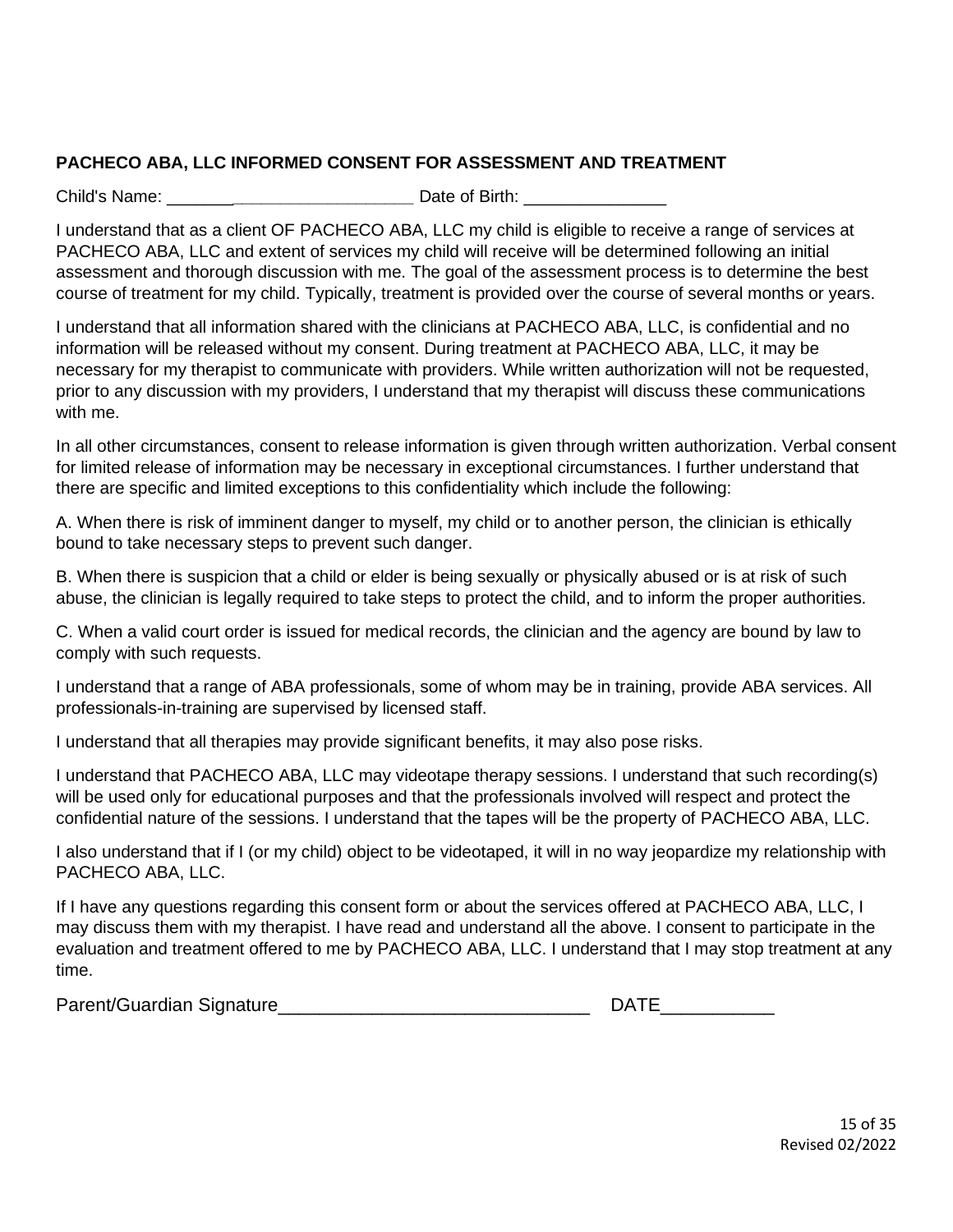# **Parent Policy Checklist**

- Cancellation Policies
- Inclement Weather Policy
- Informed Consent
- PACHECO ABA Holiday Schedule
- Parental Expectations
- Patient and Parent Rights and Responsibilities
- Mandated Reporter Information
- Sexual Harassment Policy
- Verbal Abuse Policy
- Taking Vacation
- Parent Roles: Data Collector and Trainee
- The Basics about ABA
- Client Responsibilities

I \_\_\_\_\_\_\_\_\_\_\_\_\_\_\_\_\_\_\_\_\_\_\_\_\_\_\_\_\_\_\_\_\_\_\_\_\_\_\_\_\_\_\_\_\_\_\_\_ have received and

reviewed these documents with my case supervisor or therapist.

Parent Signature\_\_\_\_\_\_\_\_\_\_\_\_\_\_\_\_\_\_\_\_\_\_\_\_\_\_\_

Date\_\_\_\_\_\_\_\_\_\_\_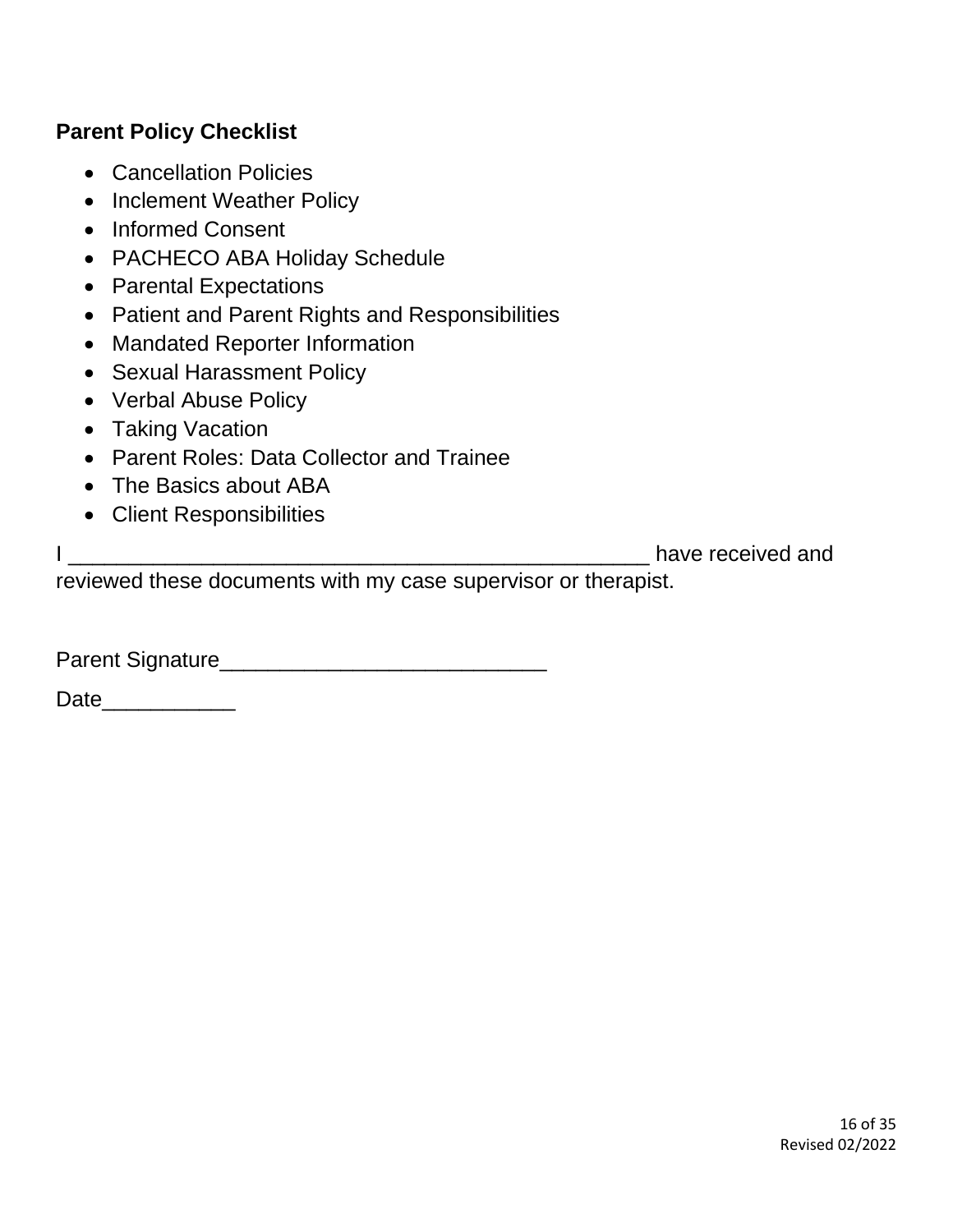# **Service Delivery Promise**

### **Attendances**

- PACHECO ABA will do its best to maintain reliable staffing.
- The Company will do its best to maintain the agreed time frame per company policy.

• The parent/guardian will have client ready for session and be available during the scheduled session time.

• The parent/ Guardian will keep scheduling with no more than 10% cancelled time per quarter.

Your Clinician will discuss cancellation if your Child gets above 10% cancellation per quarter. Excessive cancellation will result in client discharge from PACHECO ABA services.

|                                                                                  | DATE: _________ |
|----------------------------------------------------------------------------------|-----------------|
| Date of Birth: ____________                                                      |                 |
|                                                                                  |                 |
| Parent/Guardian Sign: _________________________________DATE: ___________________ |                 |

Print Name: \_\_\_\_\_\_\_\_\_\_\_\_\_\_\_\_\_\_\_\_\_\_\_\_\_\_\_\_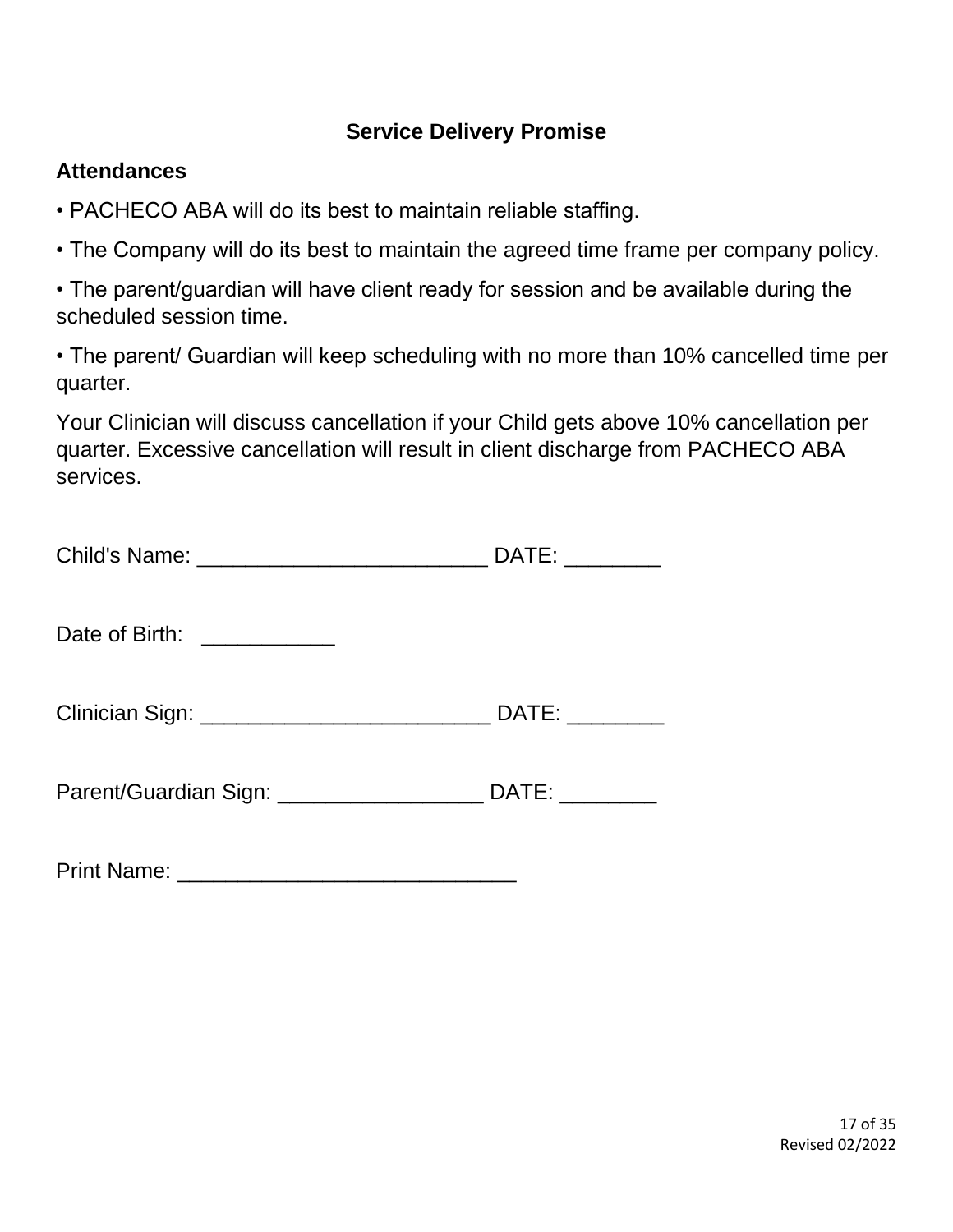#### PRIVATE TRANSPORTATION RELEASE CONSENT FORM

At times it becomes necessary to use private vehicles to transport students to and from program activities. Pacheco ABA requires that the guardian to sign a Private Transportation Release Consent Form that appears below: By signing this form, I hereby release Pacheco ABA, as well as its clinicians or employees from all liability or damages for all injuries arising while traveling to this activity via private transportation. Our employees will follow a strict rule set when transporting our students with safety in mind. Students and staff are required to always wear seat belts. Staff is required to follow the rules of the road, and if injury does happen while breaking the law, they are deemed liable. Please sign below if you agree to allow our clinicians to transport your child to and from program activities or school.

| Guardian Signature: | Date: |
|---------------------|-------|
|                     |       |
| Witness:            | Date: |

Sincerely,

Steven Pacheco MS, LABA

Pacheco ABA Service and Behavioral Consulting LLC

[Pacheco.aba@outlook.com](mailto:Pacheco.aba@outlook.com)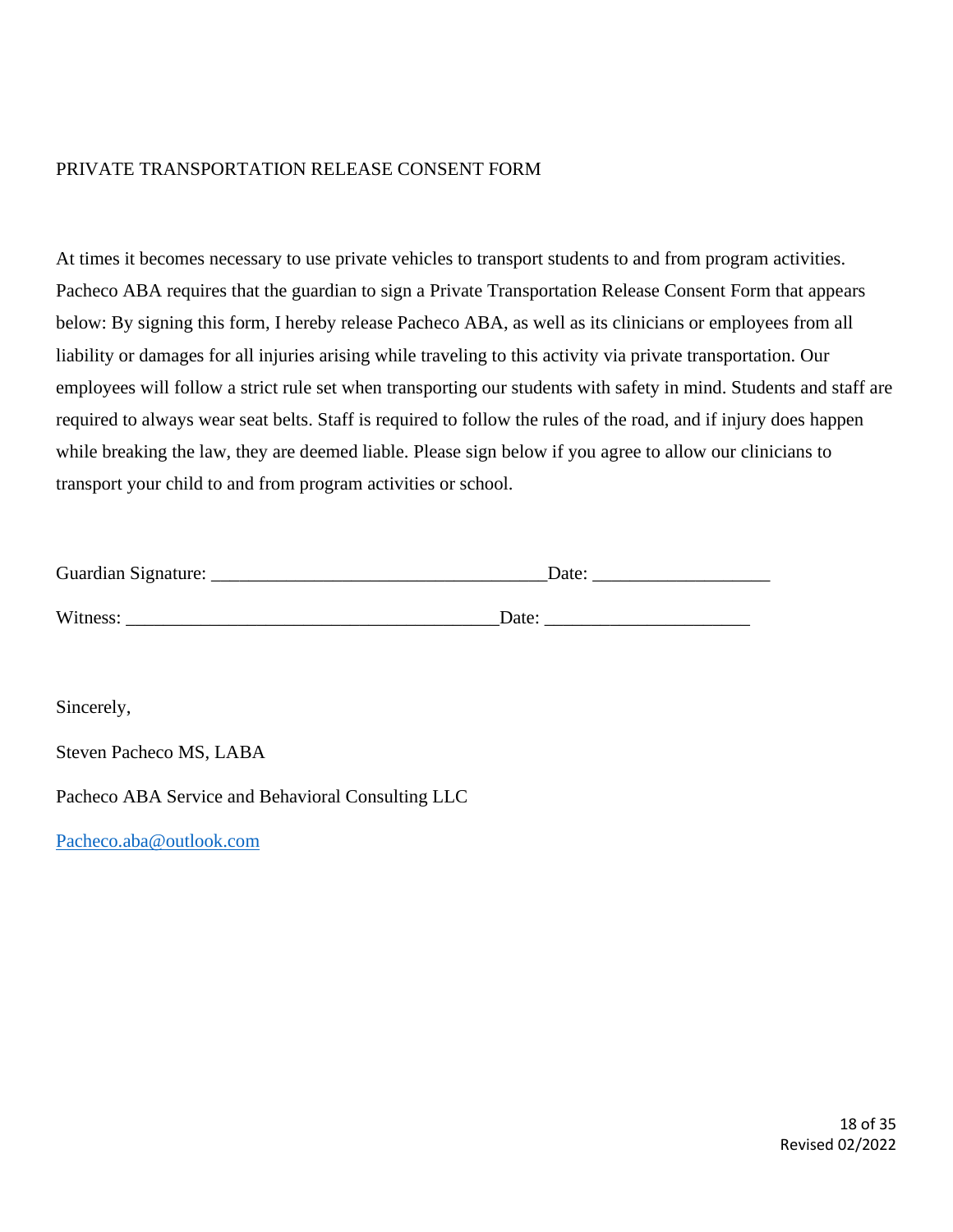# **Pacheco ABA Service and Behavior Consulting LLC**

#### **AUTHORIZATION TO RELEASE INFORMATION**

| ABA Service and Behavior Consulting LLC.                                                      | I understand this release is voluntary and applies to all programs and services operated under the auspices of Pacheco |  |
|-----------------------------------------------------------------------------------------------|------------------------------------------------------------------------------------------------------------------------|--|
|                                                                                               | I hereby authorize Pacheco ABA Service and Behavior Consulting LLC to (check all that                                  |  |
| apply):                                                                                       |                                                                                                                        |  |
| <b>Exchange information with</b> $\Box$ Release information to $\Box$ Obtain information from |                                                                                                                        |  |
| The following Organization/Individual regarding the above-named patient:                      |                                                                                                                        |  |
|                                                                                               |                                                                                                                        |  |
|                                                                                               |                                                                                                                        |  |
|                                                                                               |                                                                                                                        |  |
|                                                                                               |                                                                                                                        |  |
| Description of information to be exchanged / released / obtained (select all that apply):     |                                                                                                                        |  |
| Education records                                                                             |                                                                                                                        |  |
| Evaluation/assessment/eligibility records                                                     |                                                                                                                        |  |
| Medical records                                                                               |                                                                                                                        |  |
|                                                                                               | Clinical records (including behavior analytic, psychological, physical, occupational, and speech therapies)            |  |
|                                                                                               | *This information is to be used for diagnostic, treatment planning and continuity of care purposes only.               |  |
|                                                                                               |                                                                                                                        |  |
|                                                                                               |                                                                                                                        |  |
|                                                                                               | Licensed Clinician:                                                                                                    |  |
|                                                                                               |                                                                                                                        |  |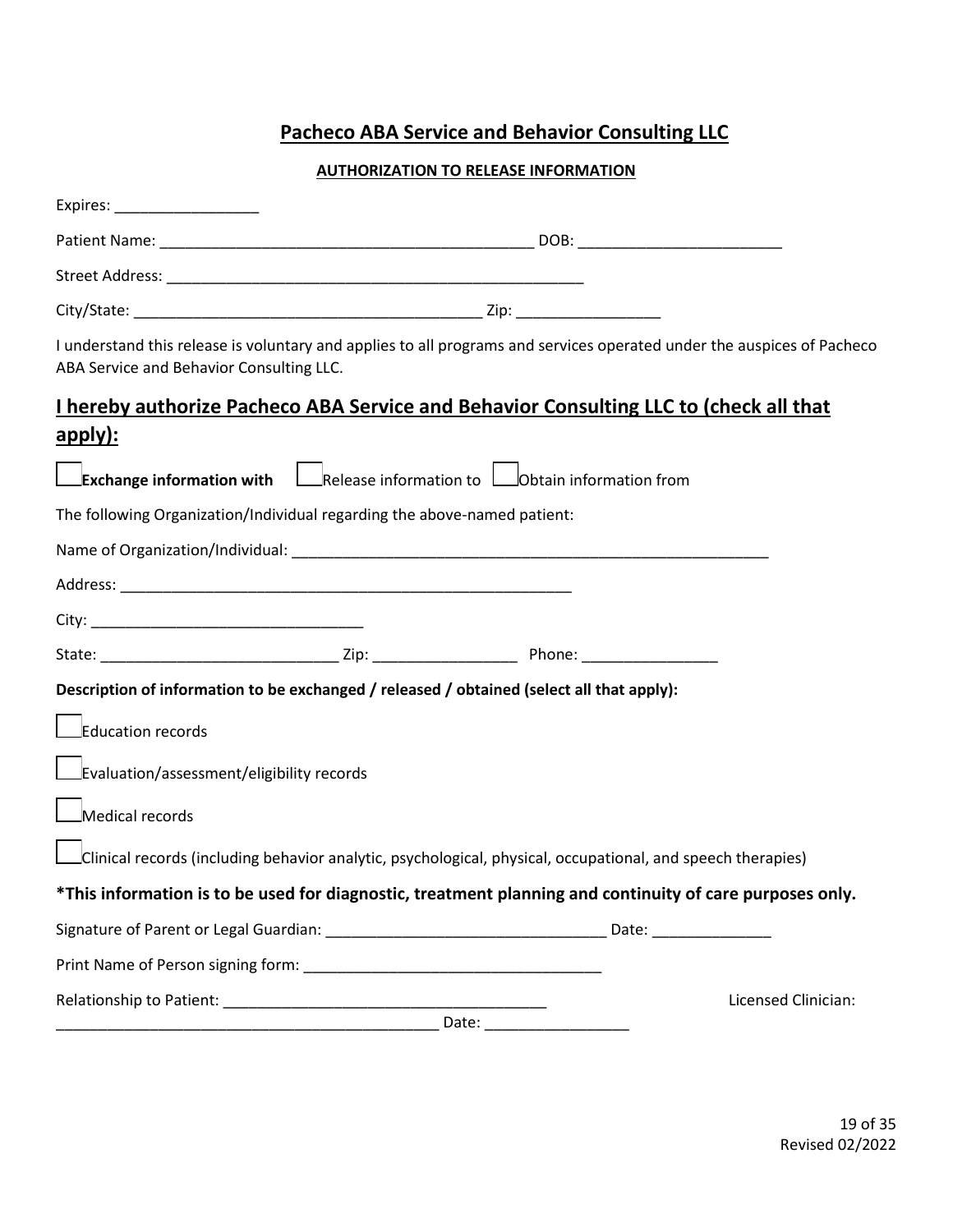# **Pacheco ABA Service and Behavior Consulting LLC**

#### **AUTHORIZATION TO RELEASE INFORMATION**

| ABA Service and Behavior Consulting LLC.                                                                    |  | I understand this release is voluntary and applies to all programs and services operated under the auspices of Pacheco |
|-------------------------------------------------------------------------------------------------------------|--|------------------------------------------------------------------------------------------------------------------------|
| I hereby authorize Pacheco ABA Service and Behavior Consulting LLC to (check all that                       |  |                                                                                                                        |
| apply):                                                                                                     |  |                                                                                                                        |
| <b>Exchange information with</b> Release information to <b>Cology</b> Obtain information from               |  |                                                                                                                        |
| The following Organization/Individual regarding the above-named patient:                                    |  |                                                                                                                        |
|                                                                                                             |  |                                                                                                                        |
|                                                                                                             |  |                                                                                                                        |
|                                                                                                             |  |                                                                                                                        |
|                                                                                                             |  |                                                                                                                        |
| Description of information to be exchanged / released / obtained (select all that apply):                   |  |                                                                                                                        |
| Education records                                                                                           |  |                                                                                                                        |
| Evaluation/assessment/eligibility records                                                                   |  |                                                                                                                        |
| $\Box$ Medical records                                                                                      |  |                                                                                                                        |
| Clinical records (including behavior analytic, psychological, physical, occupational, and speech therapies) |  |                                                                                                                        |
| *This information is to be used for diagnostic, treatment planning and continuity of care purposes only.    |  |                                                                                                                        |
|                                                                                                             |  |                                                                                                                        |
|                                                                                                             |  |                                                                                                                        |
|                                                                                                             |  | Licensed Clinician:                                                                                                    |
|                                                                                                             |  |                                                                                                                        |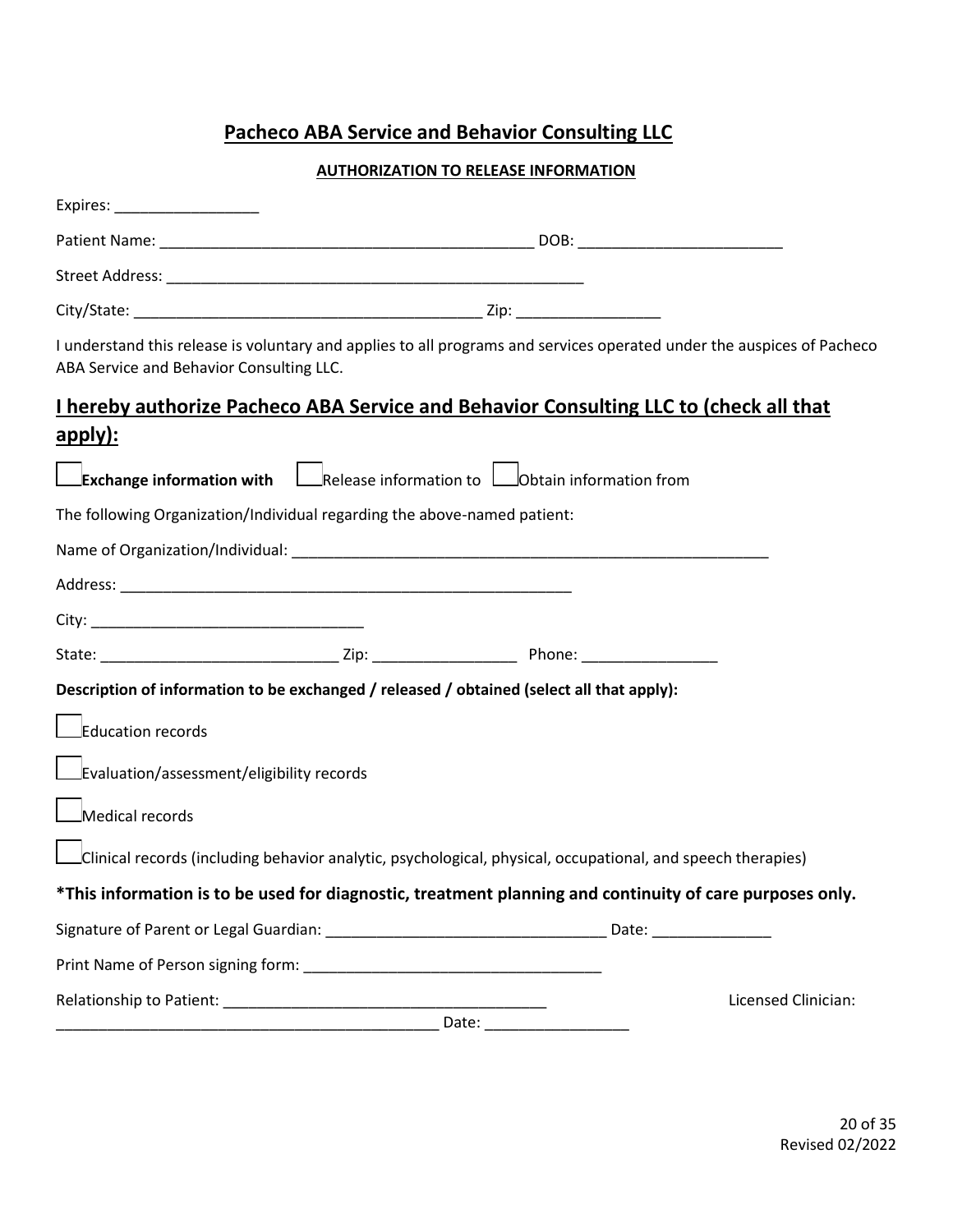# **Pacheco ABA Service and Behavior Consulting LLC**

#### **AUTHORIZATION TO RELEASE INFORMATION**

| ABA Service and Behavior Consulting LLC.                                 | I understand this release is voluntary and applies to all programs and services operated under the auspices of Pacheco |                     |
|--------------------------------------------------------------------------|------------------------------------------------------------------------------------------------------------------------|---------------------|
|                                                                          | I hereby authorize Pacheco ABA Service and Behavior Consulting LLC to (check all that                                  |                     |
| apply):                                                                  |                                                                                                                        |                     |
|                                                                          | Exchange information with Release information to Dobtain information from                                              |                     |
| The following Organization/Individual regarding the above-named patient: |                                                                                                                        |                     |
|                                                                          |                                                                                                                        |                     |
|                                                                          |                                                                                                                        |                     |
|                                                                          |                                                                                                                        |                     |
|                                                                          |                                                                                                                        |                     |
|                                                                          | Description of information to be exchanged / released / obtained (select all that apply):                              |                     |
| Education records                                                        |                                                                                                                        |                     |
| Evaluation/assessment/eligibility records                                |                                                                                                                        |                     |
| $\Box$ Medical records                                                   |                                                                                                                        |                     |
|                                                                          | Clinical records (including behavior analytic, psychological, physical, occupational, and speech therapies)            |                     |
|                                                                          | *This information is to be used for diagnostic, treatment planning and continuity of care purposes only.               |                     |
|                                                                          |                                                                                                                        |                     |
|                                                                          |                                                                                                                        |                     |
|                                                                          |                                                                                                                        | Licensed Clinician: |
|                                                                          |                                                                                                                        |                     |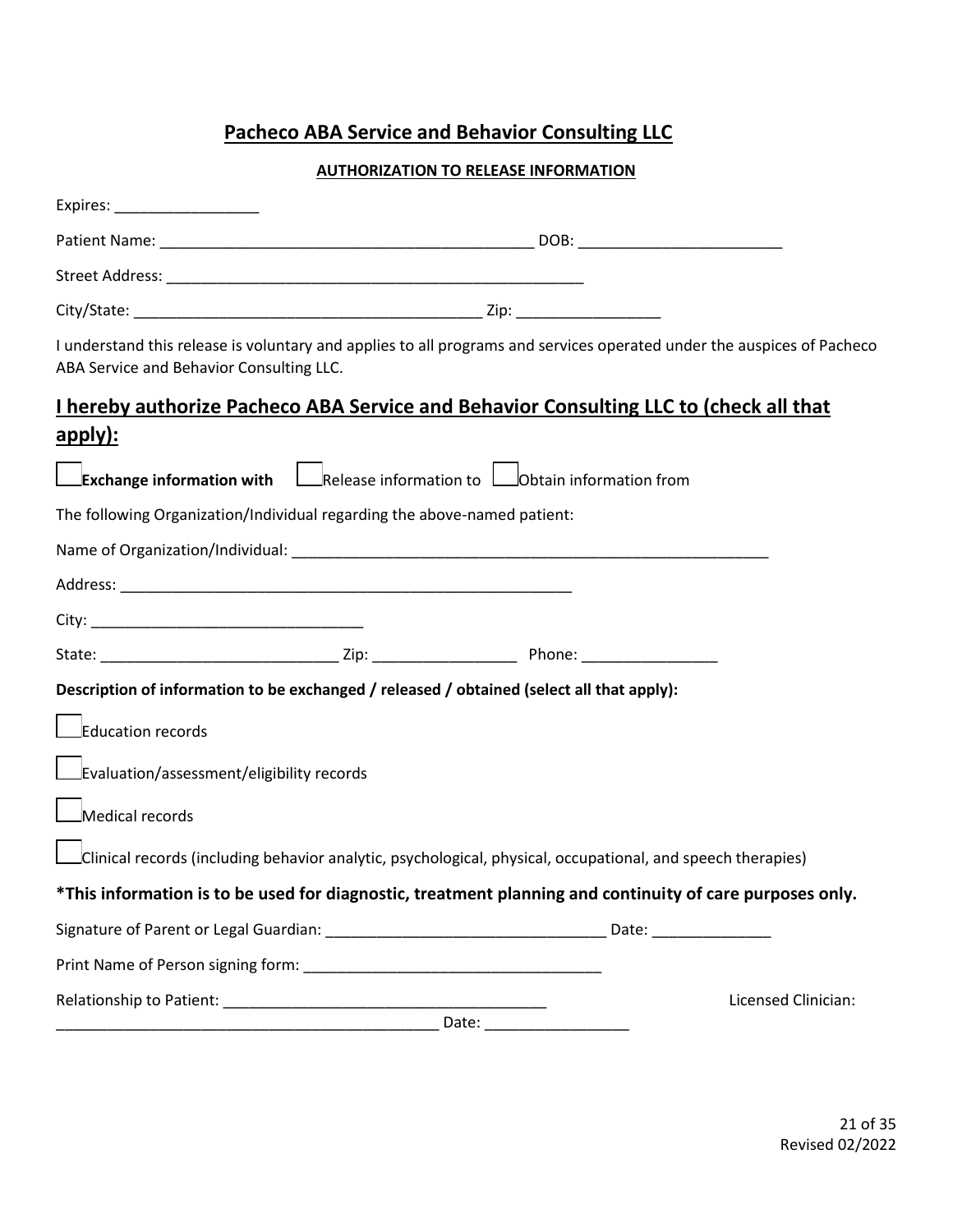#### **COVID 19 Protocols for Parents Cancelling sessions:**

If you or anyone in your household has experienced these symptoms within the last 48 hours, please call your clinician to reschedule your child's session.

Have you experienced any of the following symptoms of COVID-19 within the last 48 hours?

- Fever or chills Cough
- 
- Shortness of breath or difficulty breathing. Fatigue
- Muscle or body aches Headache
- 
- New loss of taste or smell Sore throat
- Congestion or runny nose Nausea or vomiting
- 

• Diarrhea

**FOR EMPLOYEES:** You MUST inform your supervisor if you:

• Have any of the above symptoms, received a confirmed positive COVID-19 test result, have been diagnosed with COVID-19 by a licensed healthcare provider, Experience new loss of taste and/or smell with no other explanation; or Experience both fever (≥100.4° F) and new unexplained cough associated with shortness of breath.

\*\*\*If you attend a session and notice any symptoms above by the family, it is ok if you politely end session and notify your supervisor to contact the family for future scheduling.

#### **\*\*\*Families and Employees must obtain a negative covid test result or quarantine for 10 days before sessions can be continued\*\*\***

Signature **Example 20** and the set of the set of the DATE  $\Box$ 

Thank you for your continued help to keep everyone safe during this time. If you have any questions or concerns, please feel free to call or email me at any time.

Steven Pacheco Owner/LABA

Office Phone: 508-974-4760

Email: [Steven@pachecoaba.com](mailto:Steven@pachecoaba.com)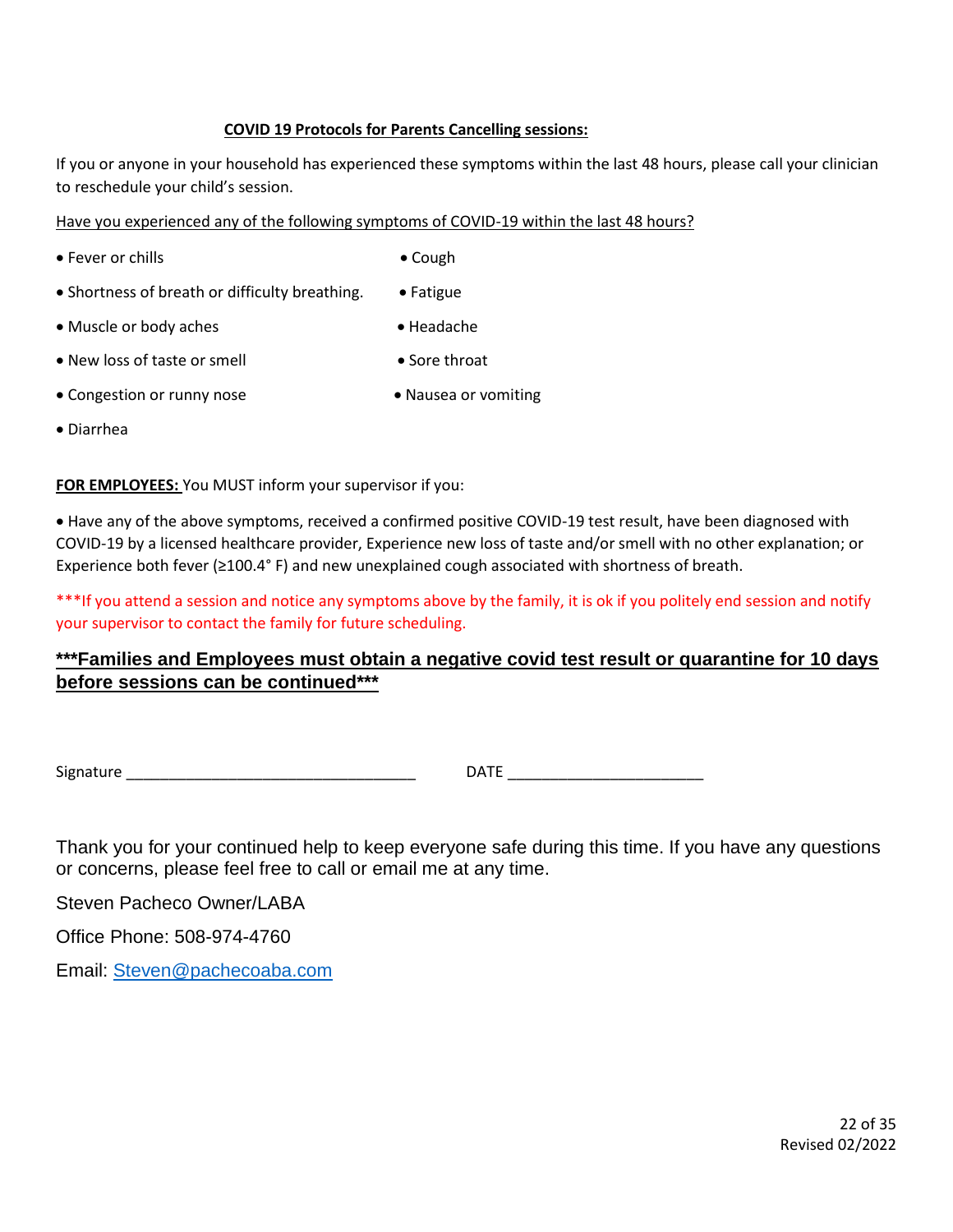Client:

DOB:

**Student must be picked up by someone on this list verified by guardian. No Exceptions!**

# **Parent Pick-up List**

| $1.$ $\qquad \qquad$                        |  |  |
|---------------------------------------------|--|--|
|                                             |  |  |
| $\overline{\mathbf{3.}}$                    |  |  |
| Parent Signature: National Parent Signature |  |  |

**Date: \_\_\_\_\_\_\_\_\_\_\_\_\_\_\_\_\_\_\_\_\_\_\_\_\_\_\_\_\_\_\_\_\_\_\_\_\_**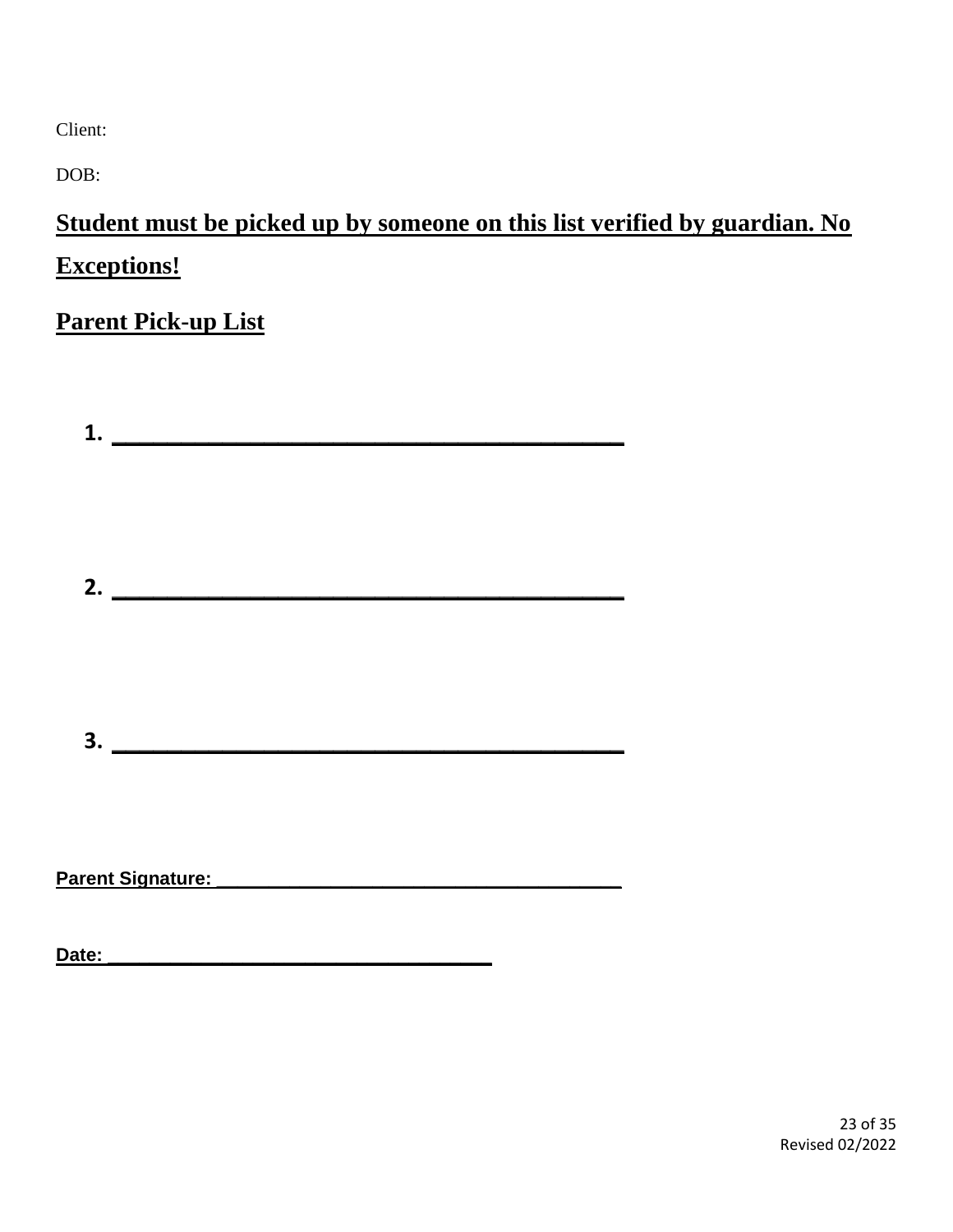# Intake form

Client Demographics:

|                           | <b>First</b>       |                    |  |
|---------------------------|--------------------|--------------------|--|
| Last                      |                    | MI                 |  |
| Age:                      | Date of Birth: / / |                    |  |
| <b>Current Diagnosis:</b> |                    | Date of Diagnosis: |  |
| Diagnosed By:             |                    | Age at Diagnosis:  |  |

Numbers of Hours for Services:

Availability: Times and Days

| Monday | Tuesday Wednesday Thursday Friday |  | <b>Saturday Sunday</b> |  |
|--------|-----------------------------------|--|------------------------|--|
|        |                                   |  |                        |  |
|        |                                   |  |                        |  |
|        |                                   |  |                        |  |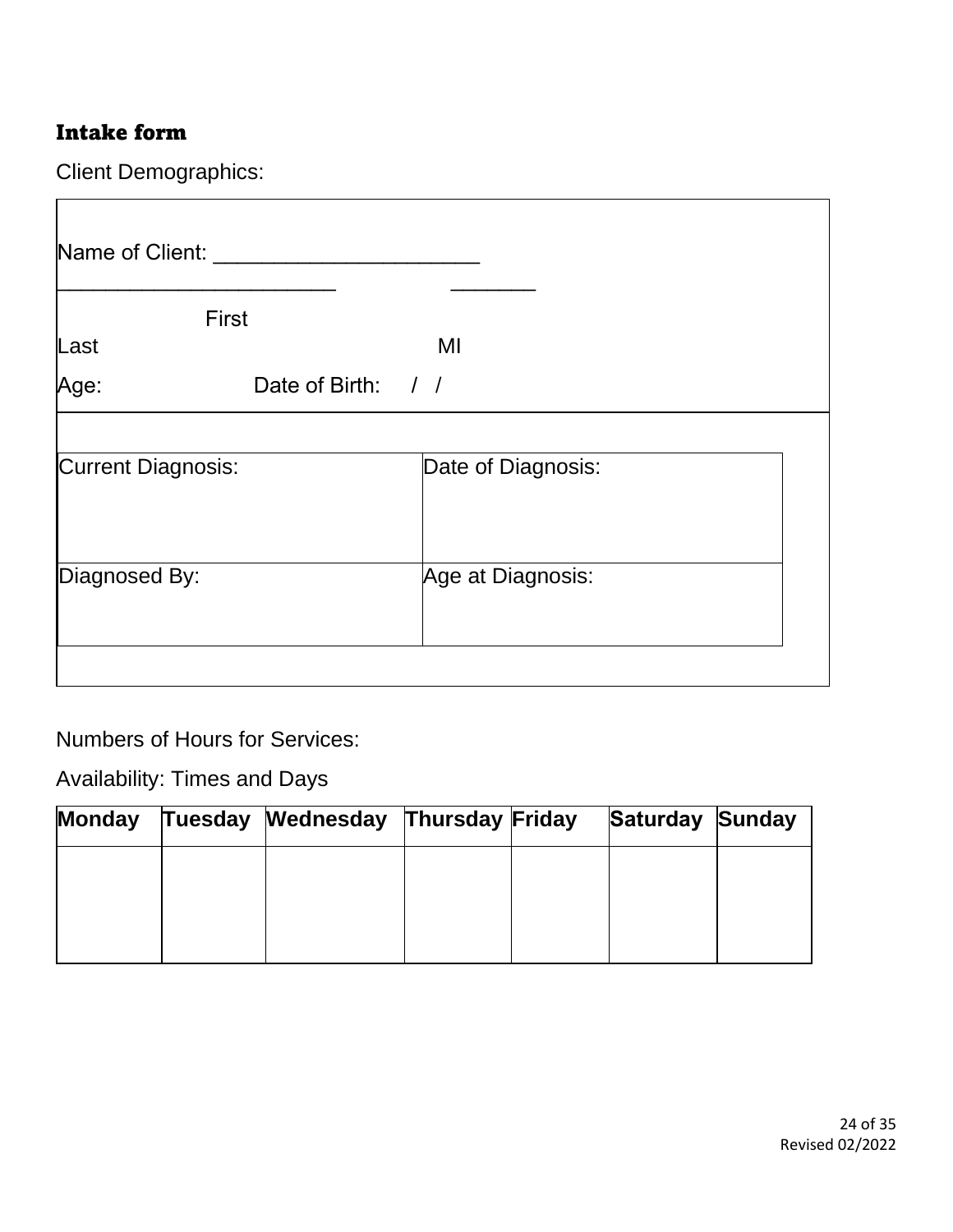Parents and/or Guardians:

| Mothers Name:          | <b>Fathers Name:</b>         |  |
|------------------------|------------------------------|--|
| Home Number:           | Home Number:                 |  |
| Mobile Number:         | Mobile Number:               |  |
| <b>Work Number:</b>    | Work Number:                 |  |
| Email Address:         | Email Address:               |  |
| 1. Are parents married | <b>Divorced</b><br>Separated |  |

If divorced, who has custody of minor<br>
<u>[</u>[11]  $\frac{1}{2}$   $\frac{1}{2}$   $\frac{1}{2}$   $\frac{1}{2}$   $\frac{1}{2}$   $\frac{1}{2}$   $\frac{1}{2}$   $\frac{1}{2}$   $\frac{1}{2}$   $\frac{1}{2}$   $\frac{1}{2}$   $\frac{1}{2}$   $\frac{1}{2}$   $\frac{1}{2}$   $\frac{1}{2}$   $\frac{1}{2}$   $\frac{1}{2}$   $\frac{1$ 

What days?

Please list any stepparents: \_\_\_\_\_\_\_\_\_\_\_\_\_\_\_\_\_\_\_\_\_\_\_\_\_\_\_

1. List any others living in the home:

| Name | Age | Relationship |
|------|-----|--------------|
|      |     |              |
|      |     |              |
|      |     |              |
|      |     |              |

Are there any people who have a significant role on how this child is raised?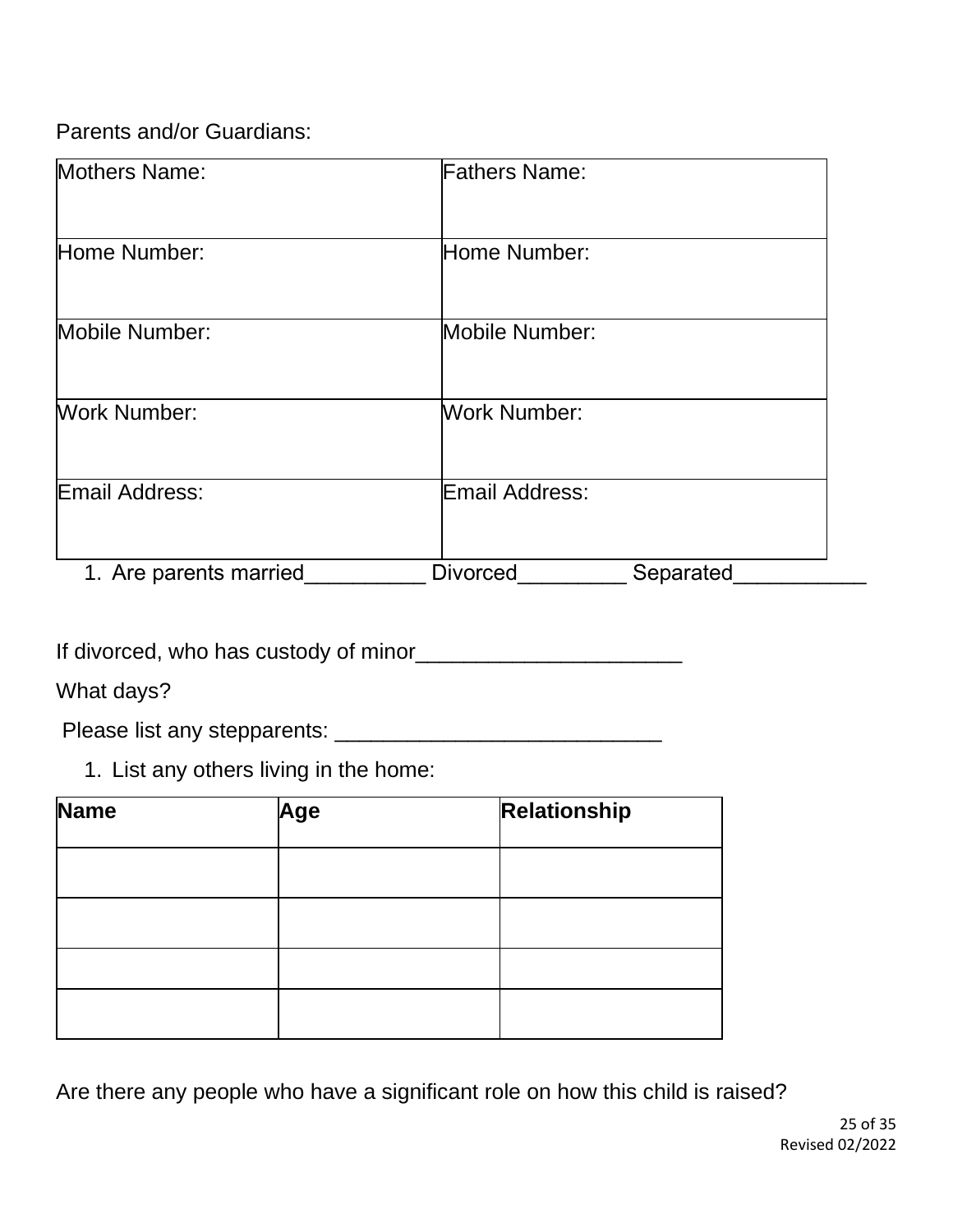# **Family Psychological History:**

Is there a history in your immediate or in the mother/father's extended family, of the following, and if so what?

| <b>Autism Spectrum Disorders</b><br>Learning Problem/ Disabilities<br><b>ADHD-ADD-Attention Problems</b> |  |
|----------------------------------------------------------------------------------------------------------|--|
|                                                                                                          |  |
|                                                                                                          |  |
|                                                                                                          |  |
| Depression or bipolar disorder                                                                           |  |
| Behavior Problems in School                                                                              |  |
| Anxiety Disorders (OCD, Phobias, etc)                                                                    |  |
| Psychosis/ Schizophrenia                                                                                 |  |
| Substance Abuse/Dependence                                                                               |  |
| <b>Other Mental Health Concerns</b>                                                                      |  |
|                                                                                                          |  |
|                                                                                                          |  |

# **School/Childcare Center:**

| Name of School/ Center:   |
|---------------------------|
| Principal/Contact Person: |
| Teachers Name:            |
| Phone Contact:            |
| Email:                    |
| Address:                  |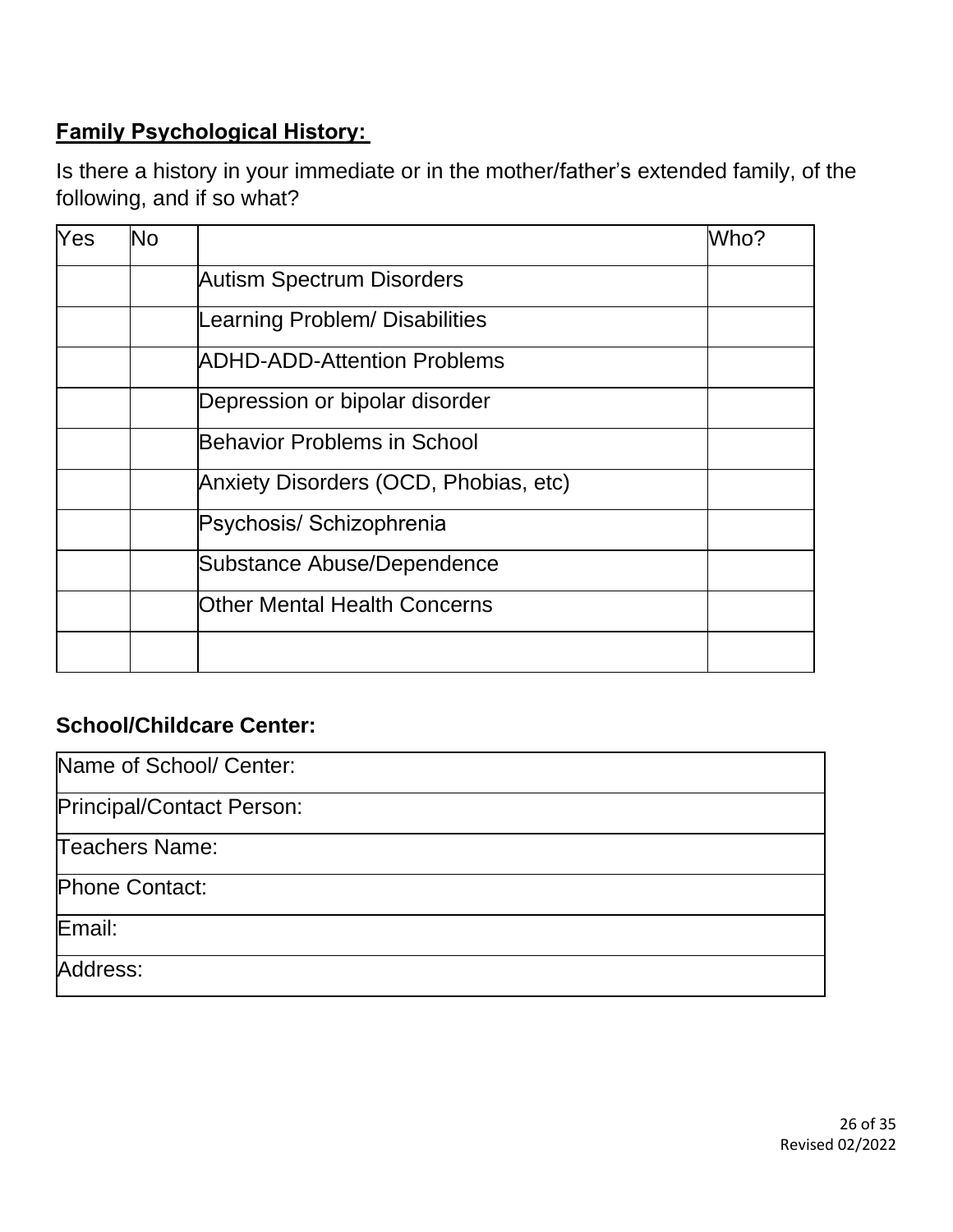# **Primary Insurance:**

| Subscribers Name:     |
|-----------------------|
| Subscribers Employer: |
| Carrier:              |
| <b>Group Number:</b>  |
| Phone Number:         |
| Case Manager:         |
| ID#                   |
| Fax#                  |
| <b>Claims Address</b> |

# **Primary Care Provider**

| Name:           |            | Phone: |
|-----------------|------------|--------|
| Address:        | City:      |        |
| State/Zip Code: | Contact #: |        |

1. Please indicate if your child is experiencing any of the following: Yes/No 

# **Problems with eating/Prepare**

- Meals/snacks
- Pour drinks \_\_\_\_\_\_
- Clean after eating \_\_\_\_\_\_
- Eats out appropriately with family \_\_\_\_\_\_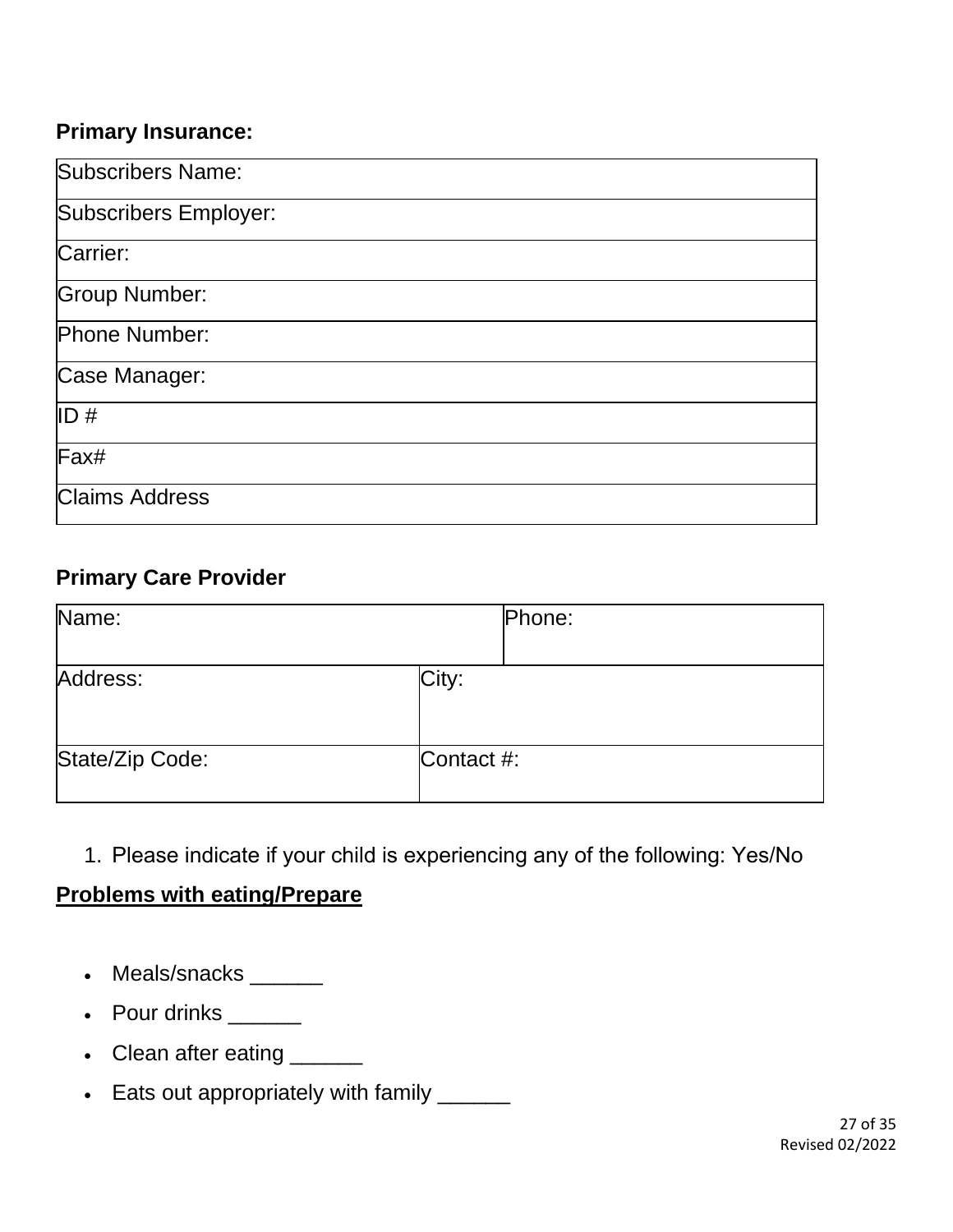# **Grooming/Dressing**

- Pulls pants up/down \_\_\_\_\_\_
- Shoes on/off \_\_\_\_\_\_
- Ties shoes
- Puts Shirts on/off

### **Hygiene**

- Hand washing \_\_\_\_\_\_
- Teeth brushing \_\_\_\_\_\_
- Blows Nose
- Bathing

### **Toileting**

- Urinates independently \_\_\_\_\_\_
- Bowel movements independently \_\_\_\_\_\_

### **Safety and Health**

- Follows playground rules/turn taking
- Informs parent when sick/hurt
- Takes medication independently \_\_\_\_\_\_
- Reports emergencies \_\_\_\_\_\_
- Avoids hazards Electricity/poison/matches/common household \_\_\_\_\_\_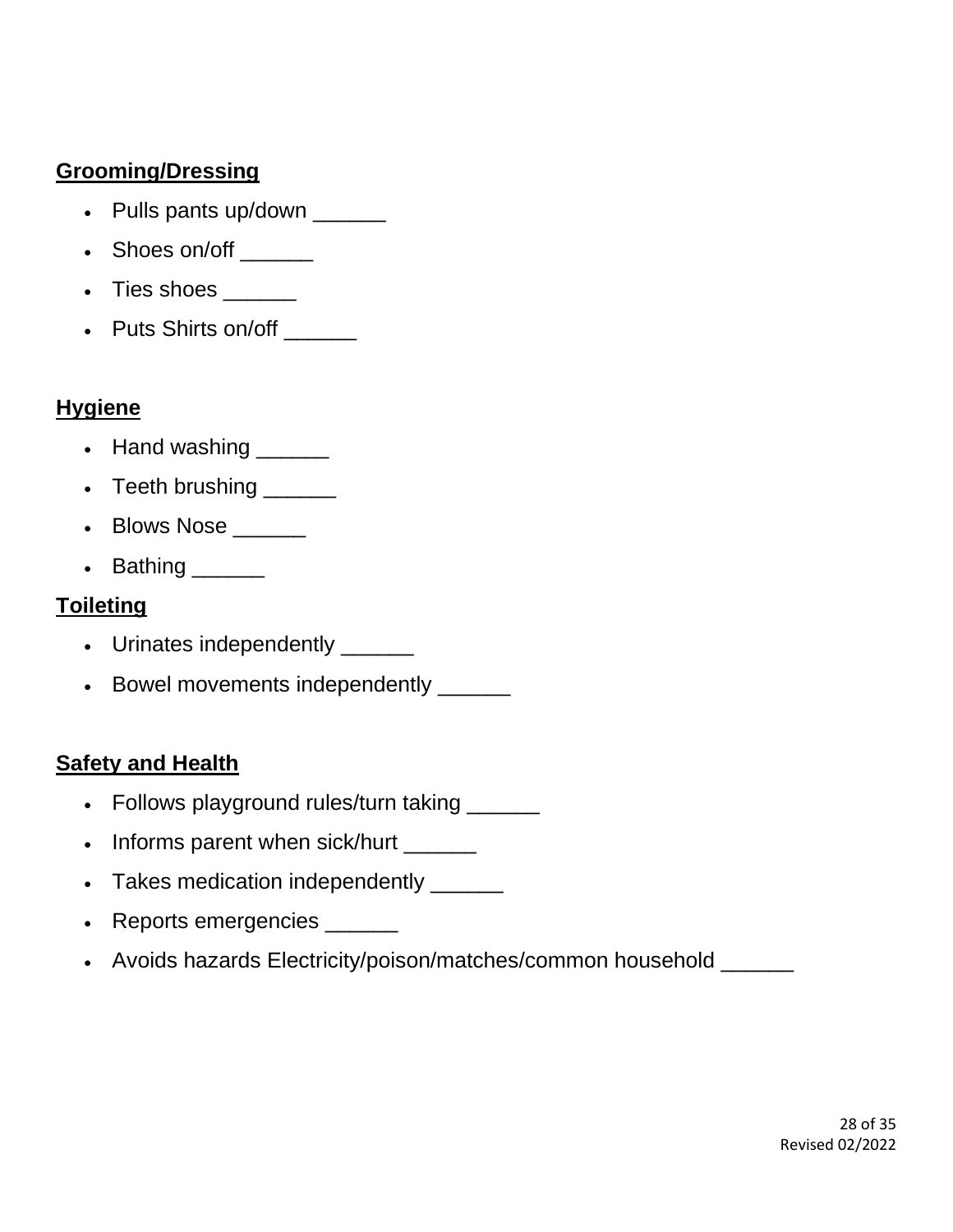# **Assists in care taking**

- Helps classmates/siblings clean \_\_\_\_\_\_
- Shares toys or materials \_\_\_\_\_\_
- Gets something for the parent from next room \_\_\_\_\_\_
- Picks up toys \_\_\_\_\_\_
- Puts dirty clothes away \_\_\_\_\_\_

### **Budgeting and planning/scheduling**

- Saves money in a piggy bank \_\_\_\_\_\_
- Knows the value of money \_\_\_\_\_\_
- Uses money to purchase goods

# **Travel**

- Walks next to/holds hand of caregiver
- Crosses street appropriately \_\_\_\_\_\_
- Looks both ways  $\frac{1}{\sqrt{1-\frac{1}{n}}}\$
- Stops at the curb \_\_\_\_\_\_
- Walks or rides bus appropriately \_\_\_\_\_\_

# **Community Safety**

- Does talk to stranger
- Accepts things from strangers
- Stays with parent while shopping \_\_\_\_\_\_

### **Behaviors**

- Aggression: Hits, kicks, pinches, punches, biting \_\_\_\_\_\_
- Elopes -leave an area/caregiver without permission \_\_\_\_\_\_
- Flopping -Falling to the floor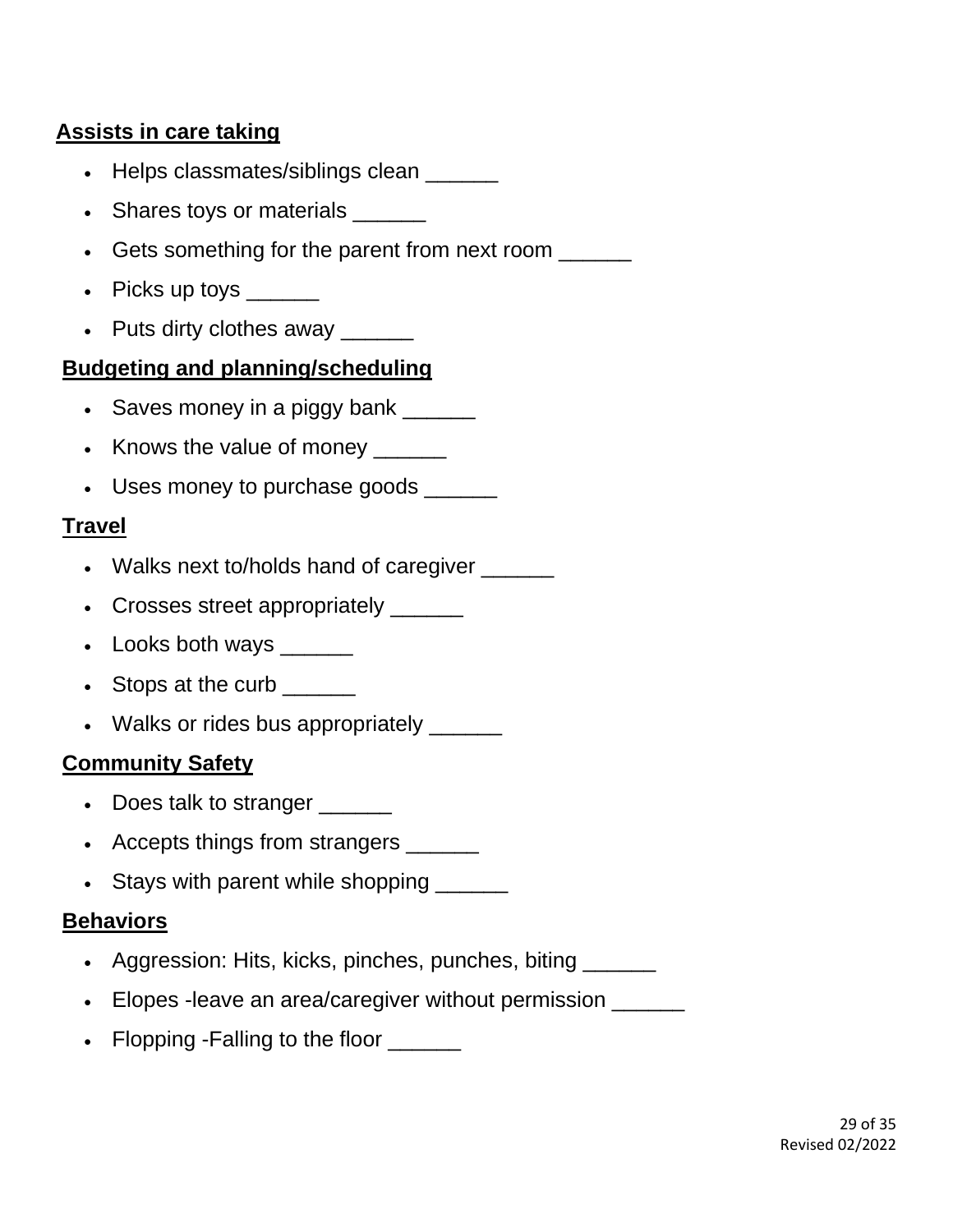# **General problems**

| Problems keeping friends                                                                                                          |
|-----------------------------------------------------------------------------------------------------------------------------------|
| Problems going to sleep<br>$\bullet$                                                                                              |
| Problems controlling temper<br>$\bullet$                                                                                          |
| Problems sleeping through the night<br>$\bullet$                                                                                  |
| Trouble waking up<br>$\bullet$                                                                                                    |
| Fatigue/Tiredness through the days<br>$\bullet$                                                                                   |
| <b>Bed Wetting</b><br>$\bullet$                                                                                                   |
| Problems with authority<br>$\bullet$                                                                                              |
| Anxiety                                                                                                                           |
| Unmotivated                                                                                                                       |
| Stress from conflict between parents                                                                                              |
| <b>History of Abuse</b><br>$\bullet$                                                                                              |
| <b>School Concentration Difficulties</b>                                                                                          |
| <b>Sadness or Depression</b>                                                                                                      |
| 1. List any operations, serious illnesses, injuries, hospitalizations, allergies, ear<br>infections, or other special conditions: |
|                                                                                                                                   |
|                                                                                                                                   |
|                                                                                                                                   |
|                                                                                                                                   |
| 1. With which hand does the child write with right______ left_____ both____                                                       |
| 1. Does the individual have any visual problems: _______________                                                                  |
|                                                                                                                                   |

1. Does the child have any hearing problems: \_\_\_\_\_\_\_\_\_\_\_\_\_\_\_\_\_?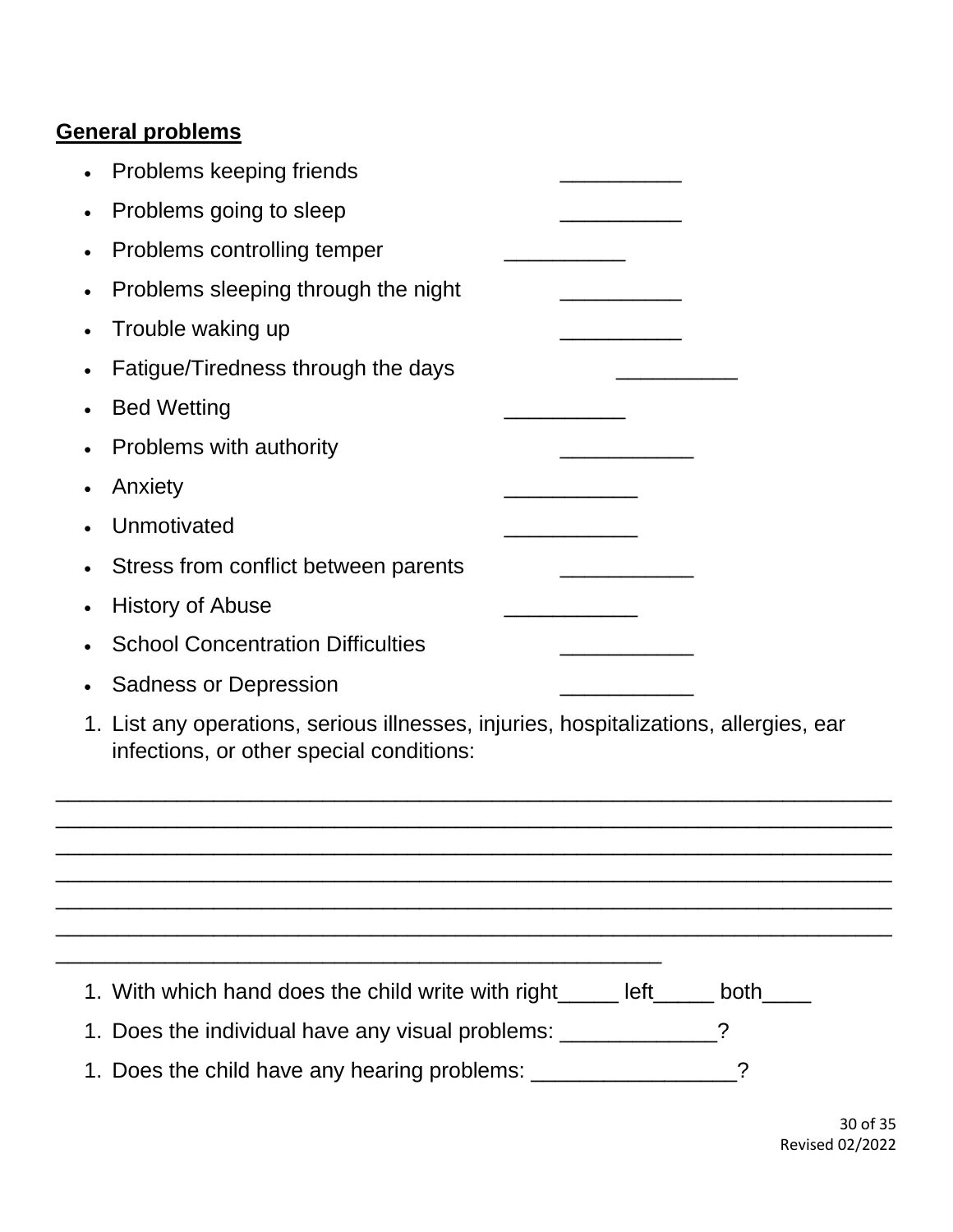| Fax Number: ____________________                                                                                                                                                                                                                  |                                 |
|---------------------------------------------------------------------------------------------------------------------------------------------------------------------------------------------------------------------------------------------------|---------------------------------|
| 1. Does your child's teacher have concerns about him/her at school?                                                                                                                                                                               |                                 |
|                                                                                                                                                                                                                                                   |                                 |
| 1. Does your child engage in extracurricular activities?                                                                                                                                                                                          |                                 |
|                                                                                                                                                                                                                                                   |                                 |
| 1. Please list 5 things you would like your child to do more or less of in order of<br>priority to you. For example, instead of saying "I want my child to more<br>responsible" translate that into actual behaviors such as do household chores. |                                 |
| <b>Like the Child to do more often</b>                                                                                                                                                                                                            | Like the child to do less often |
|                                                                                                                                                                                                                                                   |                                 |
|                                                                                                                                                                                                                                                   |                                 |
|                                                                                                                                                                                                                                                   |                                 |
|                                                                                                                                                                                                                                                   |                                 |
|                                                                                                                                                                                                                                                   |                                 |
|                                                                                                                                                                                                                                                   |                                 |
|                                                                                                                                                                                                                                                   |                                 |
|                                                                                                                                                                                                                                                   |                                 |
|                                                                                                                                                                                                                                                   |                                 |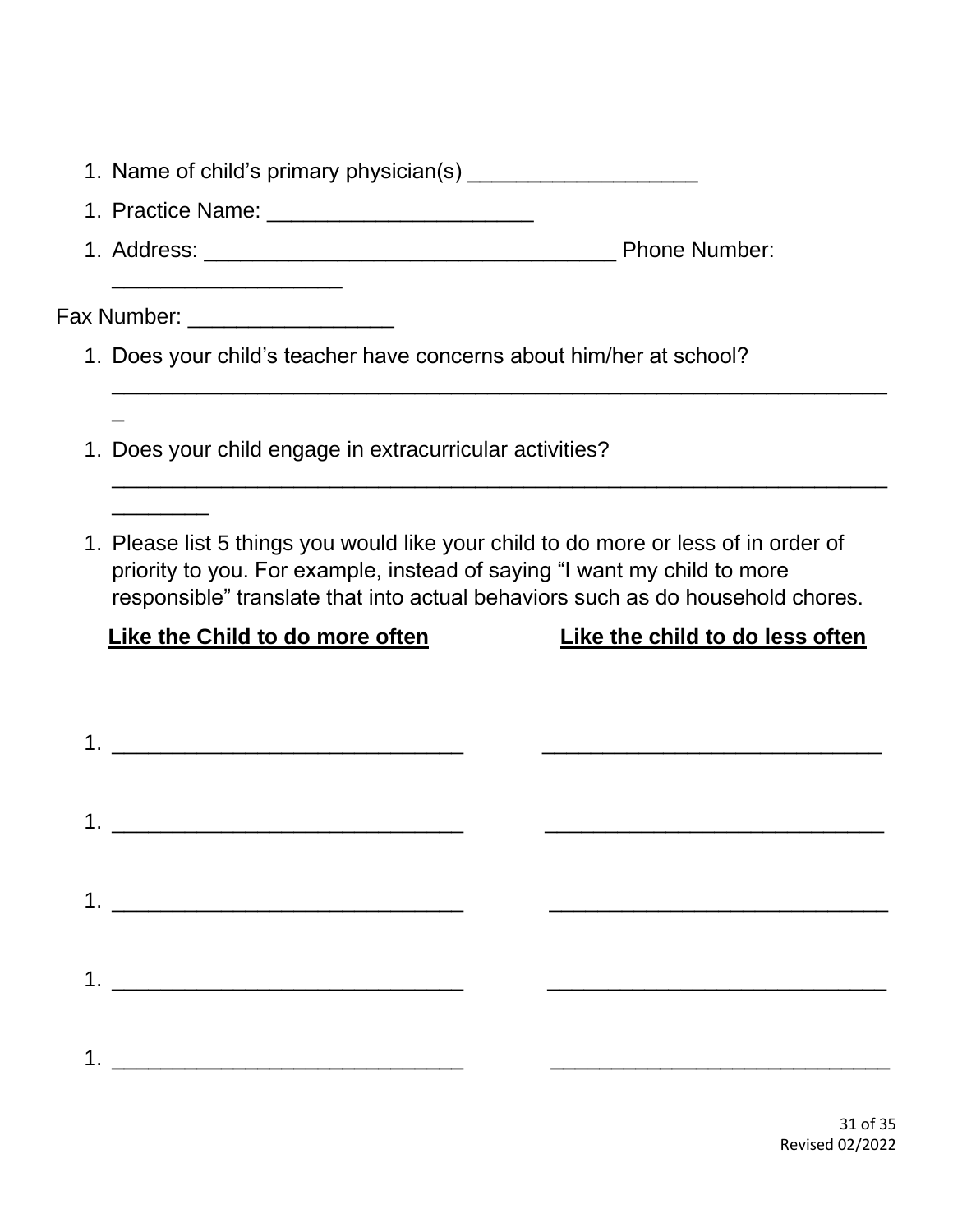Medications: Please list any medications that your child is currently taking

| <b>Medication</b> | <b>Dosage</b> | <b>Length of Time Taken</b> |  |
|-------------------|---------------|-----------------------------|--|
|                   |               |                             |  |
|                   |               |                             |  |
|                   |               |                             |  |
|                   |               |                             |  |
|                   |               |                             |  |

Current Medical Conditions:

| Please list any medical<br>diagnosis:                             | Cerebral Palsy_ Autism/PDD<br>Hyperactivity_ ADHD____ ODD<br>(noncompliance) |
|-------------------------------------------------------------------|------------------------------------------------------------------------------|
| Please list any current<br>allergies that your child may<br>have: |                                                                              |
| Please list any special<br>nutritional needs:                     |                                                                              |
| Are immunizations up to<br>date?                                  |                                                                              |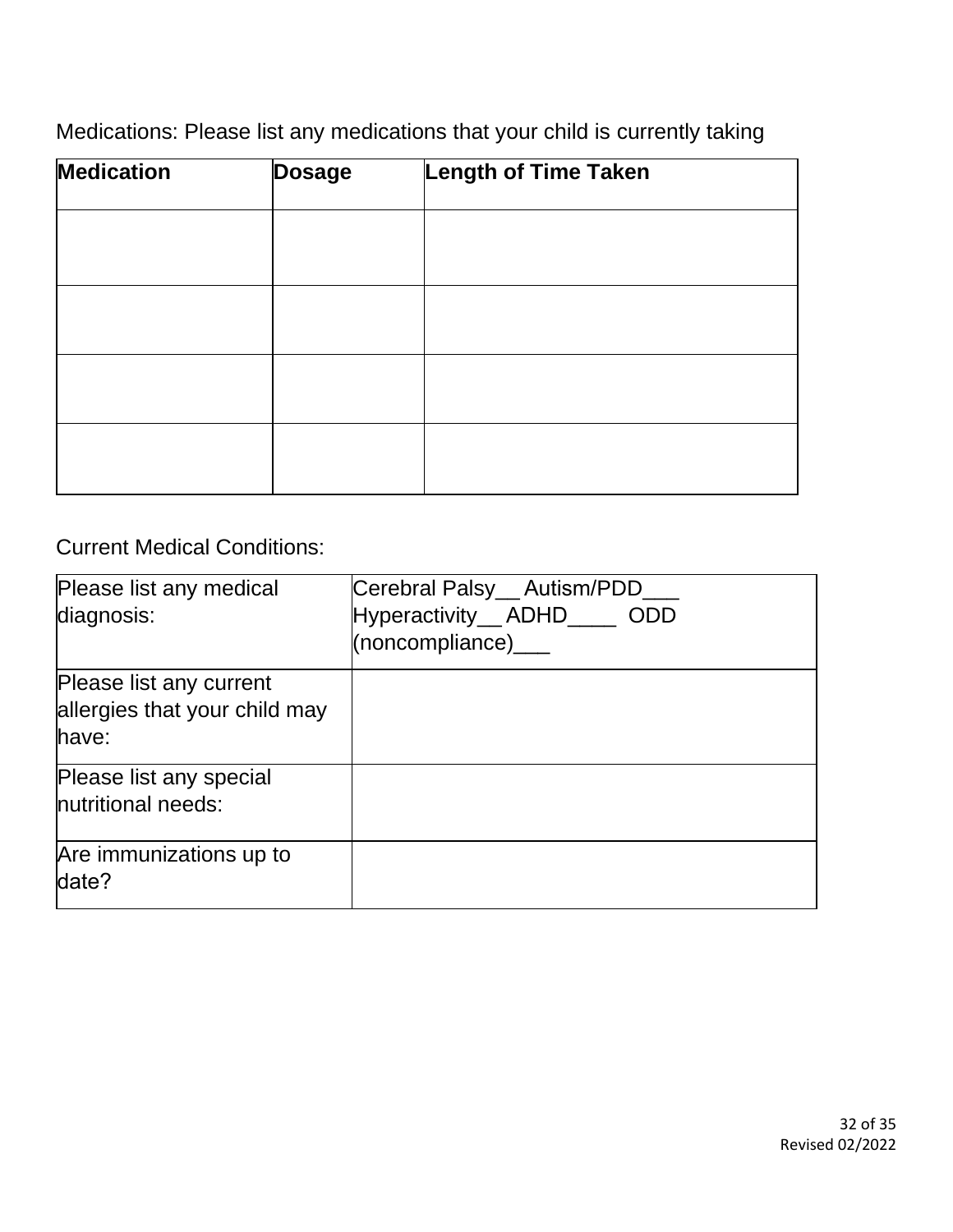# **Skill Assessment**

### **Language:**

| Does your child                                                     | <b>Yes or No Comments</b>              |
|---------------------------------------------------------------------|----------------------------------------|
|                                                                     |                                        |
| Match objects or pictures                                           |                                        |
| Follows directions without visual cues                              |                                        |
| Indicates wants and needs                                           | (Using: words pictures or<br>gestures) |
| llmitates sounds or words when modeled                              |                                        |
| Uses words to ask for things                                        |                                        |
| Labels items he/she sees or hears                                   |                                        |
| Answers questions                                                   |                                        |
| Speaks in sentences (If no, skip remaining<br>questions)            | Using: $3\,5\,8+$ words                |
| Participate in conversation?                                        |                                        |
| What are your principle concerns<br>regarding your child's language |                                        |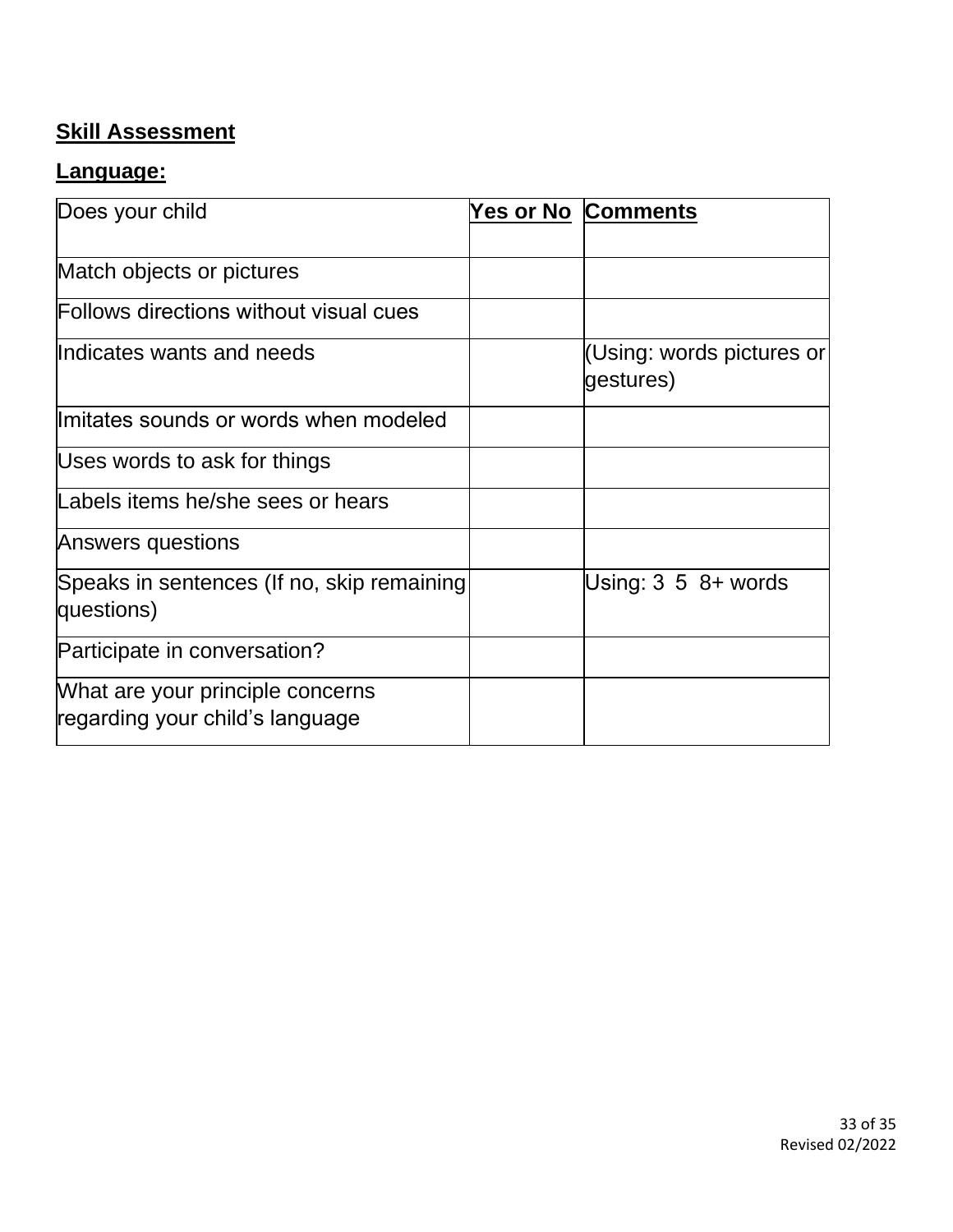# **Play Skills:**

| Does your child                                                     | Yes or No Comments |
|---------------------------------------------------------------------|--------------------|
| look at books                                                       |                    |
| Complete task completion toys (ie puzzle)                           |                    |
| Play with toys using them like real items                           |                    |
| Play games by the rules                                             |                    |
| Play appropriately on his or her own for up<br>to 5minutes          |                    |
| What are your principle concerns regarding<br>your child's language |                    |

# **What are things the person like and reinforcing to him/her?**

**\_\_\_\_\_\_\_\_\_\_\_\_\_\_\_\_\_\_\_\_\_\_\_\_\_\_\_\_\_\_\_\_\_\_\_\_\_\_\_\_\_\_\_\_\_\_\_\_\_\_\_**

**\_\_\_\_\_\_\_\_\_\_\_\_\_\_\_\_\_\_\_\_\_\_\_\_\_\_\_\_\_\_\_\_\_\_\_\_\_\_\_\_\_\_\_**

**\_\_\_\_\_\_\_\_\_\_\_\_\_\_\_\_\_\_\_\_\_\_\_\_\_\_\_\_\_\_\_\_\_\_\_\_\_\_\_\_\_\_\_\_\_\_\_\_\_\_\_\_\_\_\_\_\_**

**\_\_\_\_\_\_\_\_\_\_\_\_\_\_\_\_\_\_\_\_\_\_\_\_\_\_\_\_\_\_\_\_\_\_\_\_\_\_\_\_\_\_\_\_\_\_\_\_\_\_\_\_**

# **1. Food Items:**

# **2. Toys and Objects:**

# **3. Activities at home:**

# **4. Activities in the community:**

# **5. Other:**

| Parent/Guardian X  | Date |
|--------------------|------|
| <b>Clinician X</b> | Date |

**\_\_\_\_\_\_\_\_\_\_\_\_\_\_\_\_\_\_\_\_\_\_\_\_\_\_\_\_\_\_\_\_\_\_\_\_\_\_\_\_\_\_\_\_\_\_\_\_\_\_\_\_\_\_\_\_\_\_\_\_\_\_**